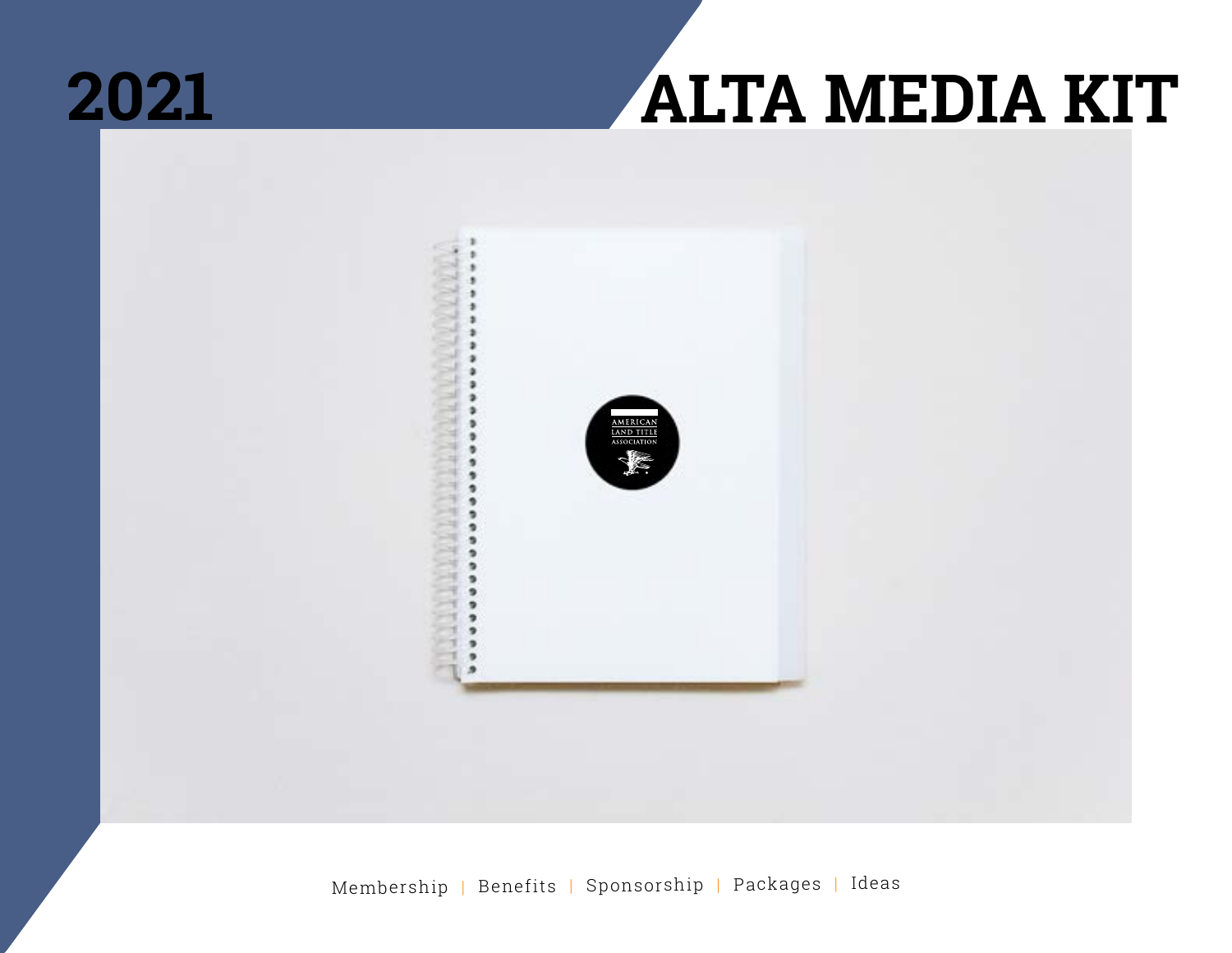### **WHY ALTA?**

For more than a century, the American Land Title Association (ALTA) has been the voice, advocate, and champion of the 6,400-memberstrong abstract title insurance industry. As the convener of America's title and settlement companies large and small, ALTA represents a powerful community of dedicated professionals and organizations, who, along with their industry partners, are shaping the very bedrock of the nation's homebuying landscape.

ALTA members represent a powerful force in the U.S. economy, overseeing a \$17 billion industry that touches upon every city, town, and village across the nation. They provide homebuyers the peace of mind and security —keeping America strong and thriving.

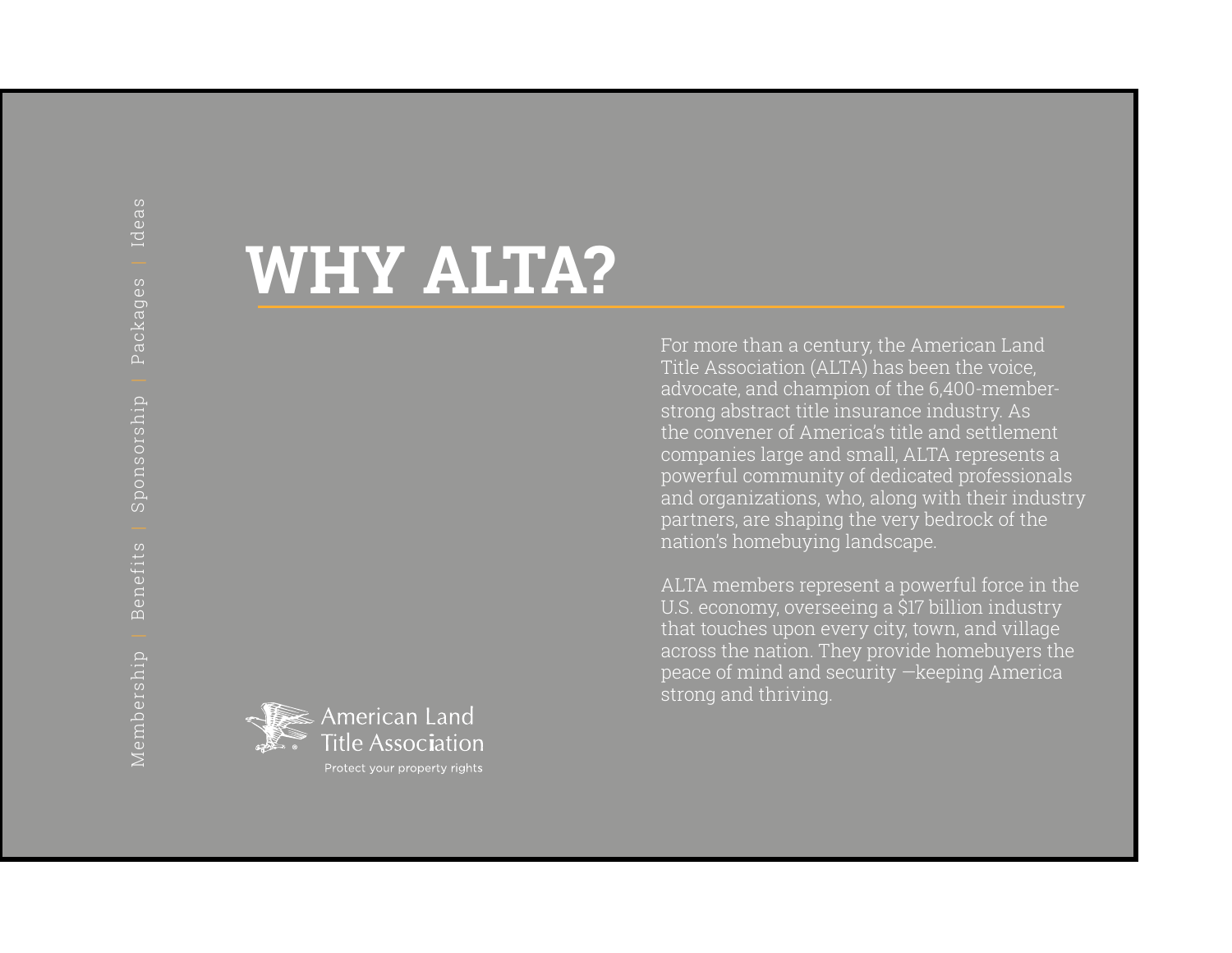# **ALTA members bring a lot to the table.**

**Not the least of which is opportunity.**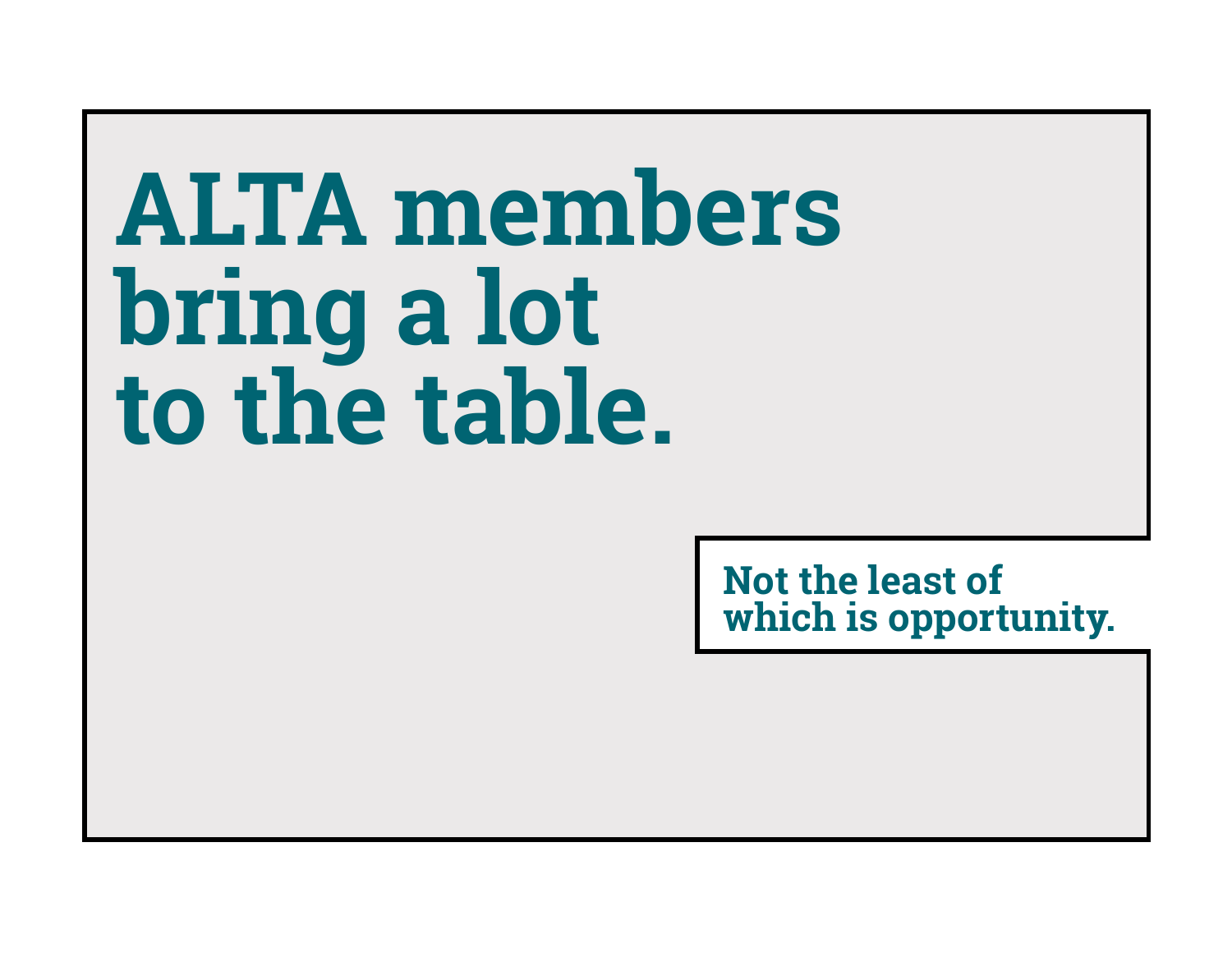**Call to Action**



Each of these products and services can be customized to meet the specific needs of your organization. Our team is eager to work with you to engineer just the right solution that helps you surpass your goals and exceed your expectations.

significant buying power and influence over the entire homebuying ecosystem. Each year, members routinely invest significantly in products and services like telecom, software, employee benefits, video, and email services, which are not only the backbone of the title insurance industry but the engines of the nation's economy. Last year, for instance, ALTA members spent more than \$77 million on telecom alone.

Together, the ALTA community wields

As a group, ALTA members provide industry partners with a rare and appealing opportunity to engage in meaningful brand interactions that have the relevance to make a difference and the impact to leave a lasting impression. ALTA has engineered just the inventory of innovative products and services to do it.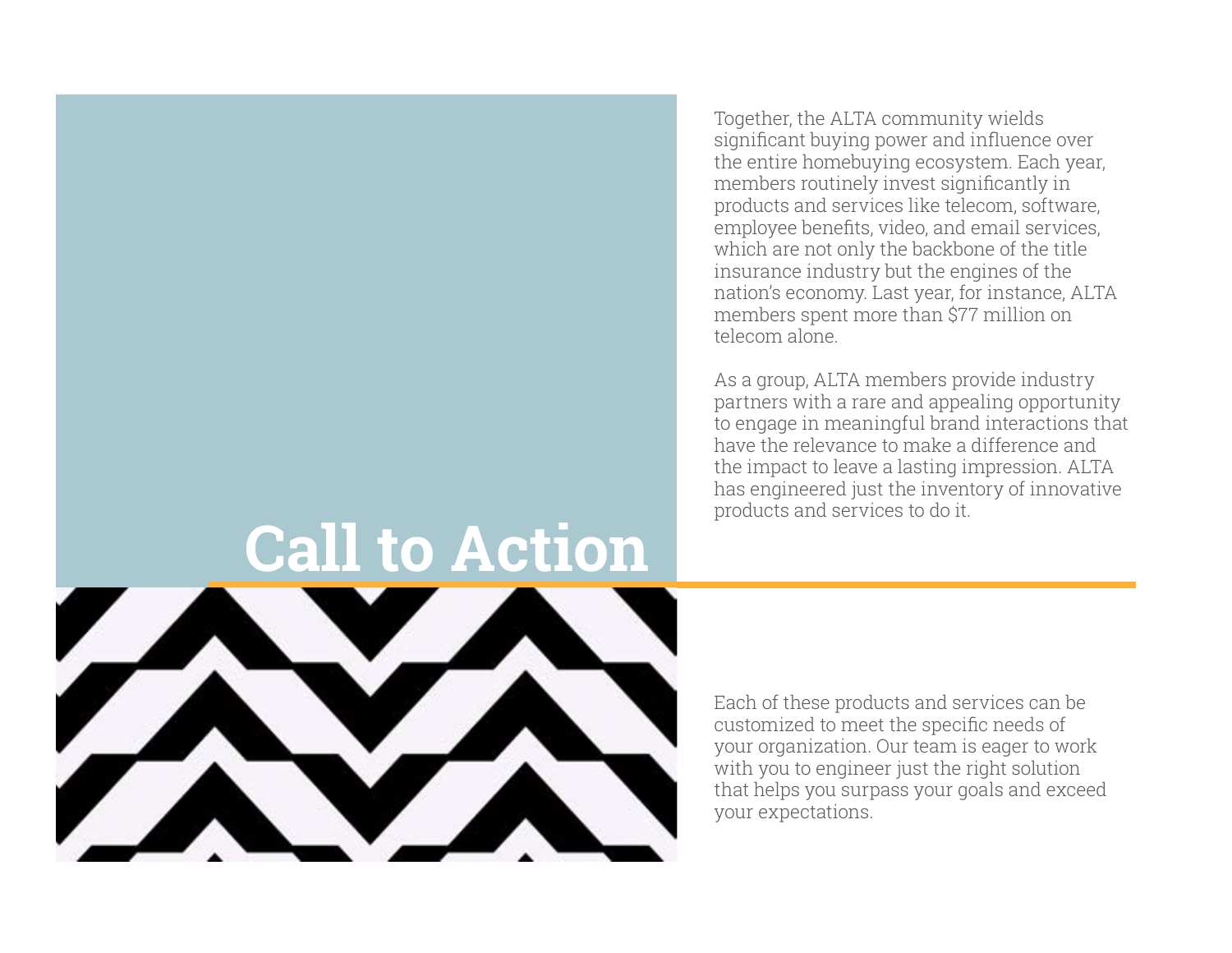### **INDEX:**

| Introduction                | Pages $2 - 5$ |
|-----------------------------|---------------|
| Membership Information      | Page 6 - 7    |
| Partnerships                | Page 8 - 12   |
| ALTA Elite Provider Program | Page 13       |
| Sponsorship Ideas           | Pages 14 - 17 |
| ALTA SPRINGBOARD            | Page 18 - 20  |
| <b>ALTA Advocacy Summit</b> | Page 21       |
| ALTA ONE                    | Page 22 - 24  |
| <b>Advertising Options</b>  | Pages 25 - 32 |
|                             |               |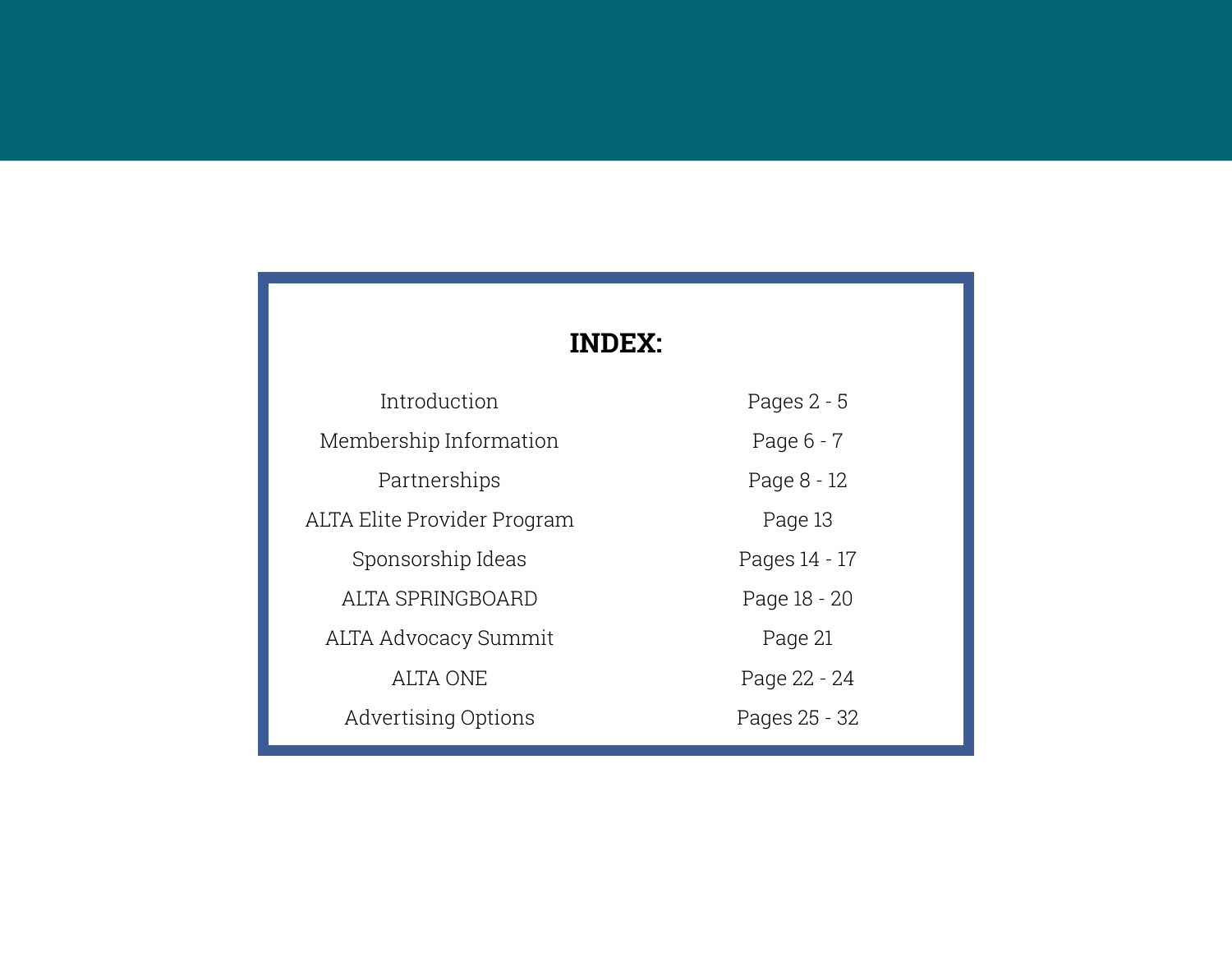### **2021 ALTA MEMBERSHIP**

- ALTA membership is at an all-time high - Get your services and products in front of our membership -ALTA members turn to our Associate Members first when selecting a business partner

Benefits Included:

- Access to ALTA's more than 6,400 member companies
- Listing in the [ALTA Marketplace](https://www.alta.org/marketplace/)
- Discounts on exhibit booths, sponsorships, and ad space
- Opportunities for increased profits through extensive industry networking events
- Opportunity to offer vendor demo sessions



Publications Received:

- Weekly Advocacy Update from ALTA's CEO • Daily news clips of top headlines across the country
- Print & Digital editions of the TitleNews magazine
- Twice a week TitleNews Online enewsletter
- Twice a month DigitalFix enewsletter

Associate Members: Attorney, title industry vendor, consultant, and others not qualified for active membership

Dues: \$460.00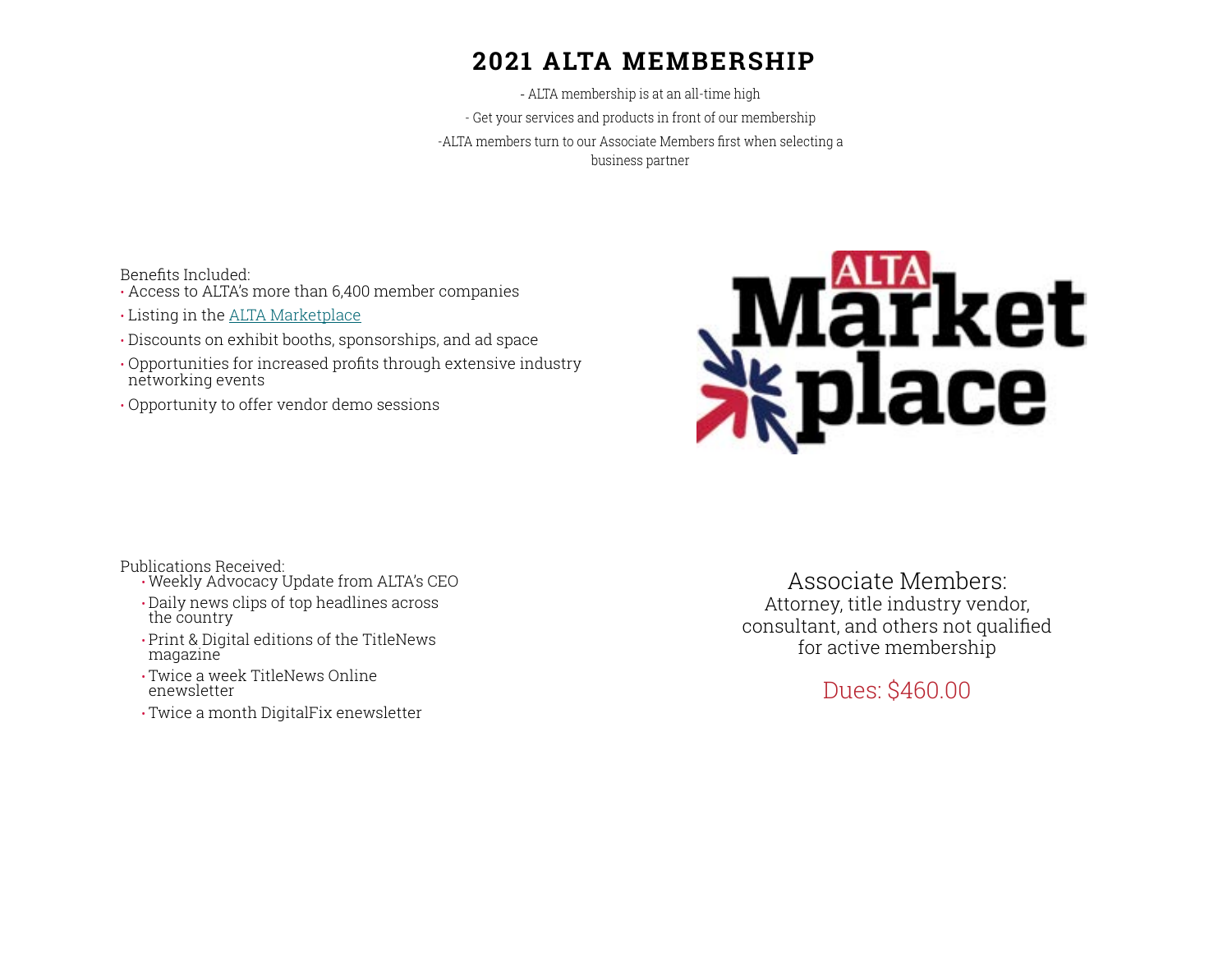### **2021 ALTA Membership Application**

 The American Land Title Association, founded in 1907, is the national trade association and voice of the abstract and title insurance industry.

**There are three simple ways to join ALTA:**<br>1. By fax at 888-329-2582

By fax at 888-329-2582

2. By mail to: ALTA-Attn: CMG P. O. Box 6930 McLean, VA 22106-9902

3. Online at *<https://www.alta.org/membership/>*

**Membership Category:** *(check active or associate)*

 Active: *Restricted to business entities primarily engaged in land title evidencing or insuring as an abstracter, title, insurance agent, or title insurance underwriter.*

**Classification:** (Active Applicants, only)

 $\Box$  Abstracter  $\Box$  Agent for Title Insurance Underwriting Company  $\Box$  Title Insurance Underwriter Company Associate: *A person engaged in providing services to the land title industry.* 

Please note your profession and how it relates to the industry:

| <b>Membership Information</b>                   |                | <b>Payment Information:</b>                                                                                                                                      |
|-------------------------------------------------|----------------|------------------------------------------------------------------------------------------------------------------------------------------------------------------|
| Member ID#                                      |                | Dues Amount (refer to dues schedule, reverse): __<br>\$460<br><b>MERS</b> Subscription<br>(\$75 – optional for Active Applicants only): ______<br>TOTAL PAYMENT: |
| <b>Contact Person</b><br>Contact Person's Phone |                | <b>Payment Method:</b><br>Check (Payable to ALTA)                                                                                                                |
| Contact Person's E-mail                         |                | <b>TVISA</b><br>AMEX $\Box$ DISCOVER $\Box$ Mastercard                                                                                                           |
| Company Name                                    |                | Note: Credit card payments are NOT accepted for amounts greater<br>than \$5,000. Refer to address above to remit check payments by mail.                         |
| <b>Address</b>                                  |                | <b>Card Number</b><br>Exp. Date<br>csv#                                                                                                                          |
| City                                            | State          | Cardholder's Name                                                                                                                                                |
| Zip                                             | County         | Billing Address (if different from above)                                                                                                                        |
| Company Phone                                   | Company E-mail | Cardholder's Signature                                                                                                                                           |
| Fax                                             | Web Site       |                                                                                                                                                                  |



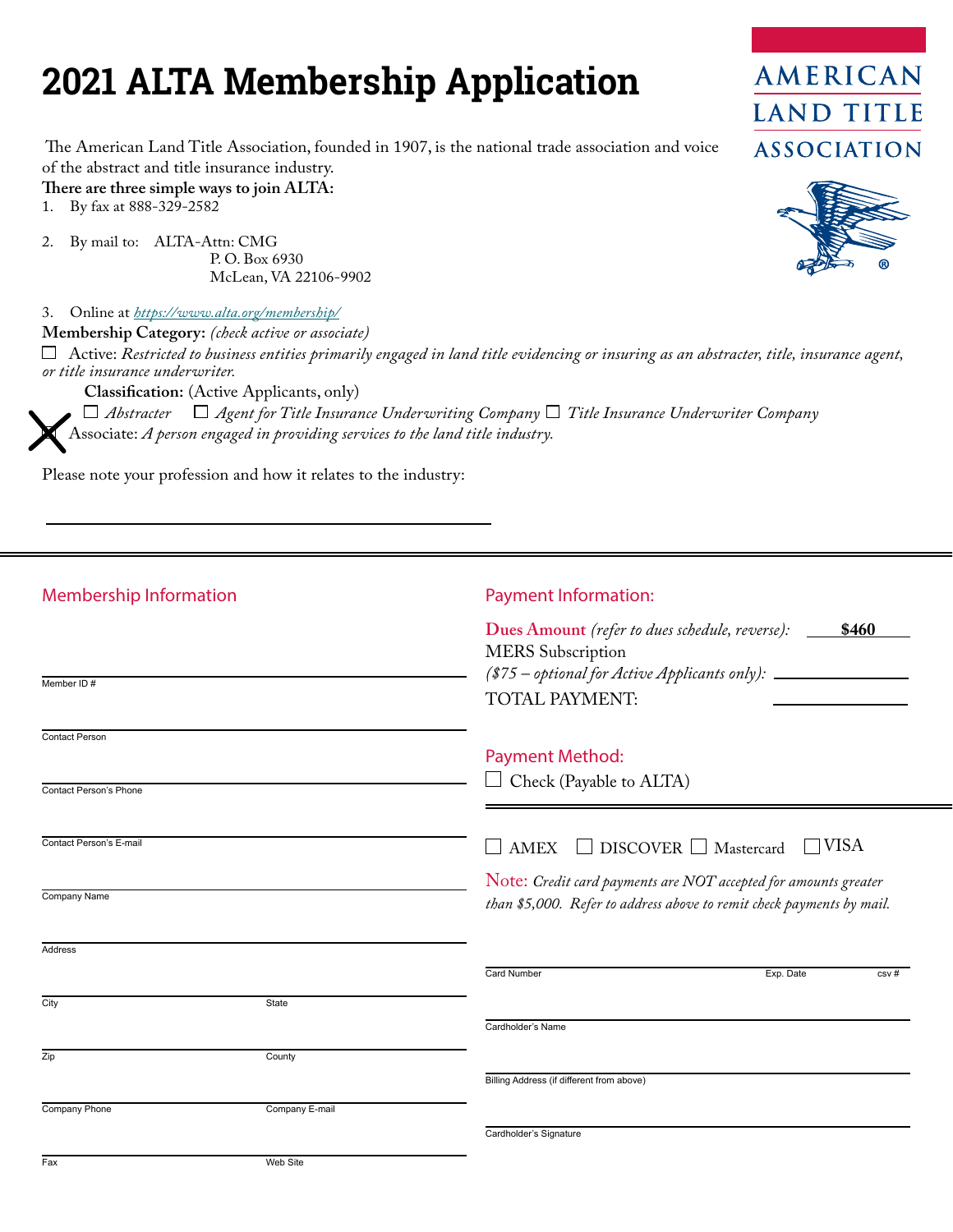# **ALTA Partnership Packages**

Bundle your money and save \$ Obtain additional exposure throughout the year Customizeable to fit your marketing plan Available to current members only

Minimum of 10% to ALTA Advocacy Summit; Minimum of 10% to ALTA SPRINGBOARD; Minimum of 10% to ALTA ONE Remaining 70% to be distributed as company sees fit NOTE: The sponsor is responsible for any additional costs associated with a sponsorship such as production or printing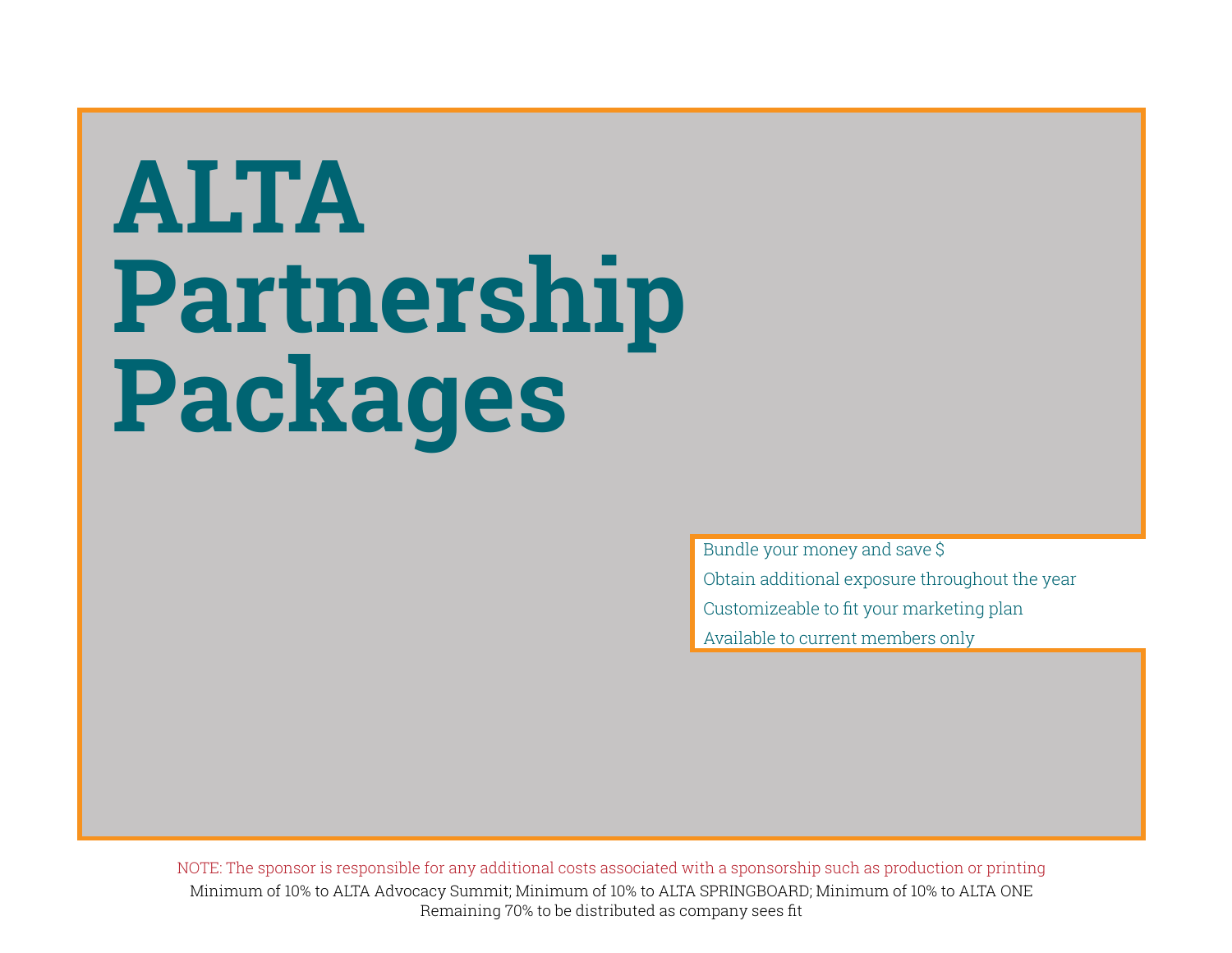### Partnerships are available to current members only. Your 2021 membership fee must be paid in order to sign on as a 2021 partner.

Steps on selecting your partnership levels:

Determine your total investment amount

Select your sponsorship and advertising options that fit your marketing plan & meet your partnership level minimums

### **LUMINARY**

### Investment: \$200,000 or higher

Bonus: \$50,000 in extra sponsorship or advertising opportunities Benefits:

- First choice of exhibit booth space for ALTA SPRINGBOARD and ALTA ONE (In the event of multiple Legend Partners, slots will be
- assigned based on investment total.) First choice of date and time for Hospitality Hub at ALTA ONE and \$500 off total price • ALTA Meetings Acknowledgements (Omni Sessions, promotional
- pieces, signage)
- One-time use of ALTA membership mailing list

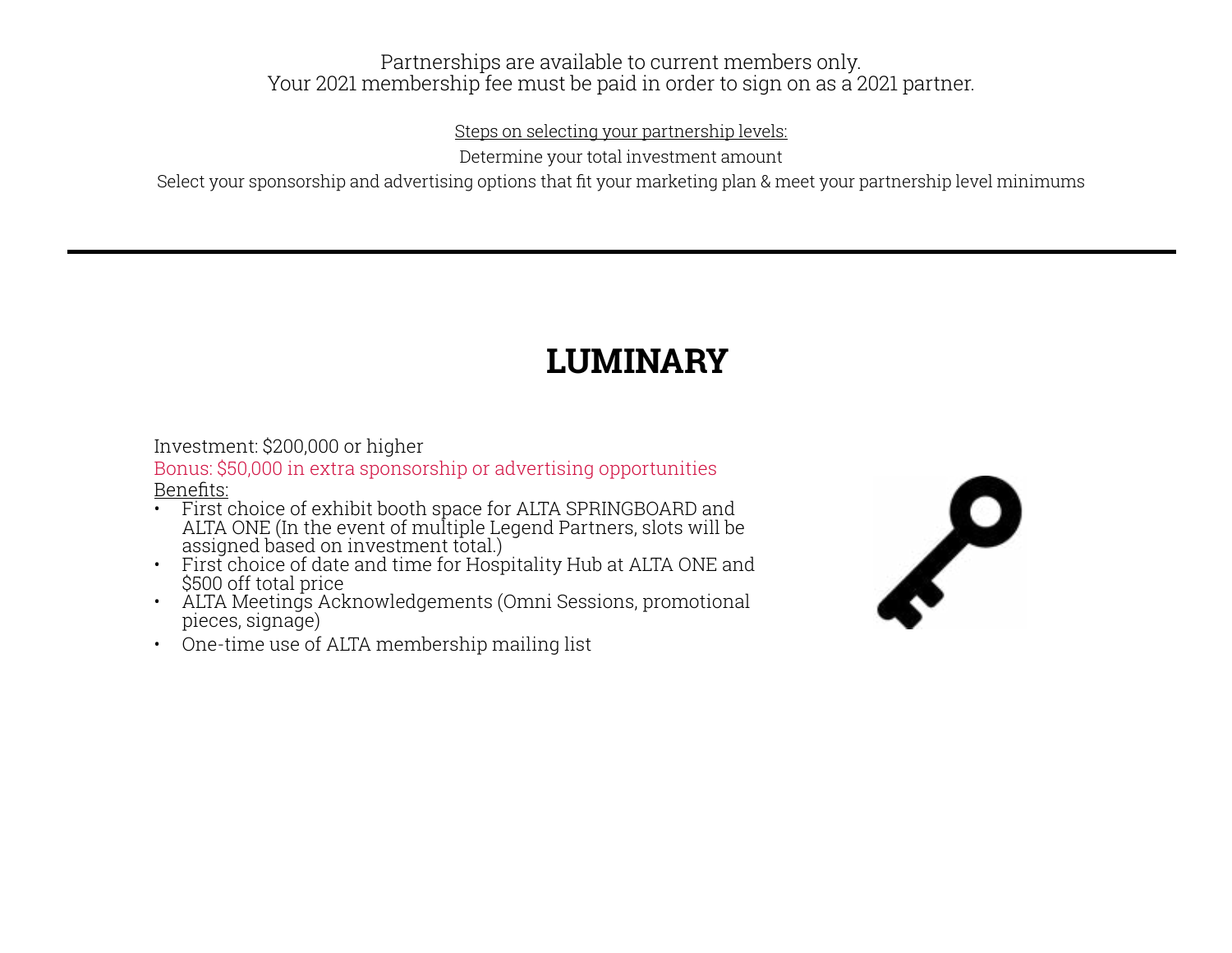### **LEGEND**

Investment: \$100,000 - \$199,999

Bonus: \$18,000 in extra sponsorship or advertising opportunities

#### Benefits:

- Second choice of exhibit booth space for ALTA SPRINGBOARD and ALTA ONE (In the event of multiple Legend Partners, slots will be assigned based on investment total.)
- Second choice of date and time for Hospitality Hub at ALTA ONE and \$500 off total price
- ALTA Meetings Acknowledgements (Omni Sessions, promotional pieces, signage)
- One-time use of ALTA membership mailing list





### **ICON**

Investment: \$80,000 - \$99,999

Bonus: \$15,000 in extra sponsorship or advertising opportunities

#### Benefits:

- Third choice of exhibit booth space for ALTA SPRINGBOARD and ALTA ONE (In the event of multiple Icon Partners, slots will be assigned based on investment total.)
- Third choice of date and time for Hospitality Hub at ALTA ONE and \$500 off total price
- ALTA Meetings Acknowledgements (Omni Sessions, promotional pieces, signage)
- One-time use of ALTA membership mailing list

### **SUPERSTAR**

#### Investment: \$60,000 - \$79,999

Bonus: \$12,000 in extra sponsorship or advertising opportunities

#### Benefits:

- Fourth choice of exhibit booth space for ALTA SPRINGBOARD and ALTA ONE (In the event of multiple Superstar Partners, slots will be assigned based on investment total.)
- Fourth choice of date and time for Hospitality Hub at ALTA ONE and \$500 off total price
- ALTA Meetings Acknowledgements (Omni Sessions, promotional pieces, signage)
- One-time use of ALTA membership mailing list

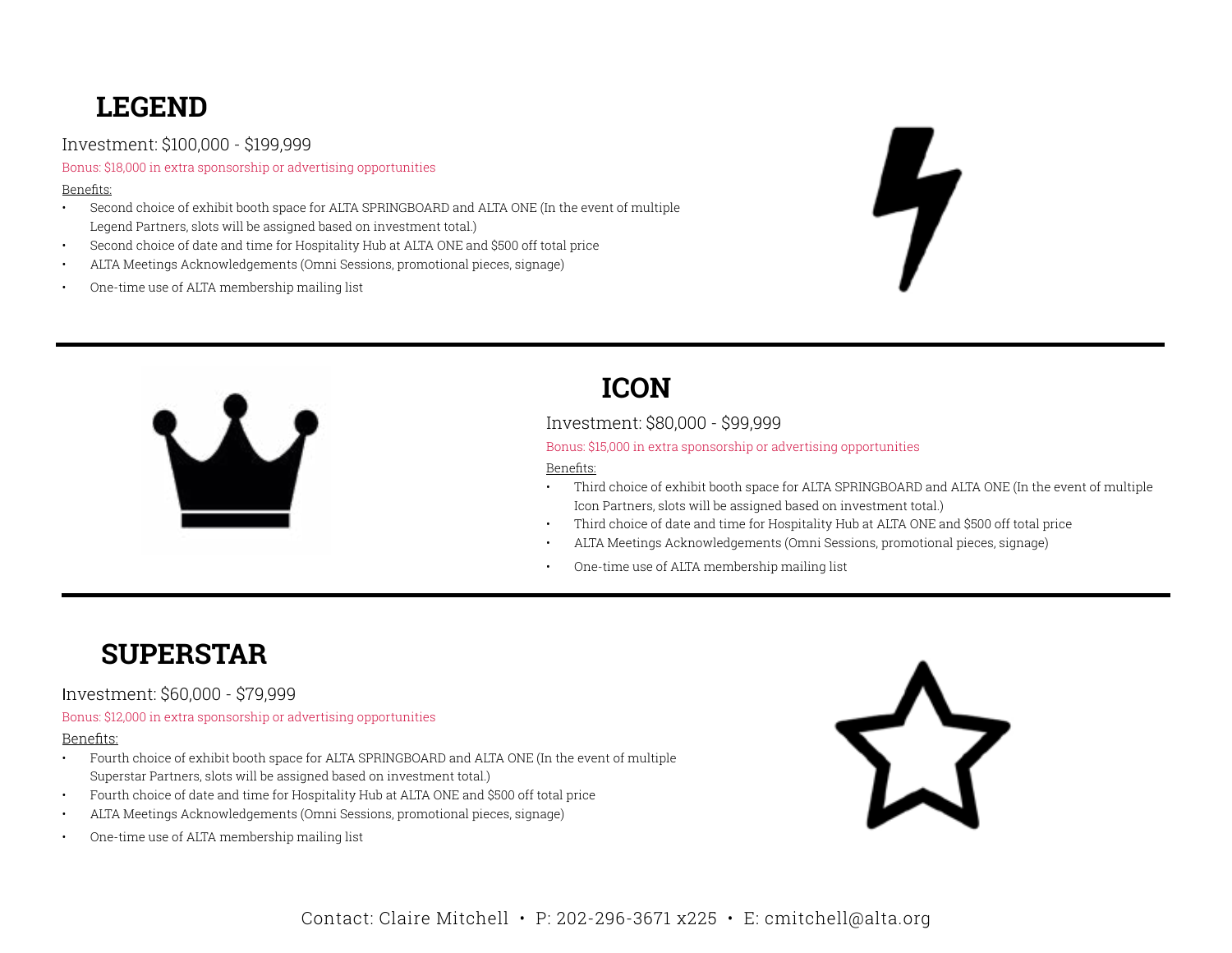

### **VIP**

Investment: \$40,000 - \$59,999

Bonus: \$8,000 in extra sponsorship or advertising opportunities

#### Benefits:

- Fifth choice of exhibit booth space for ALTA SPRINGBOARD and ALTA ONE (In the event of multiple VIP Partners, slots will be assigned based on investment total.)
- Fifth choice of date and time for Hopsitality Hub at ALTA ONE and \$500 off total price
- ALTA Meetings Acknowledgements (Omni Sessions, promotional pieces, signage)
- One-time use of ALTA membership mailing list

### **CELEBRITY**

#### Investment: \$30,000 - \$39,999

#### Bonus: \$4,500 in extra sponsorship or advertising opportunities

#### Benefits:

- Sixth choice of exhibit booth space for ALTA SPRINGBOARD and ALTA ONE (In the event of multiple Celebrity Partners, slots will be assigned based on investment total.)
- Sixth choice of date and time for Hospitality Hub at ALTA ONE and \$500 off total price
- ALTA Meetings Acknowledgements (Omni Sessions, promotional pieces, signage)
- One-time use of ALTA membership mailing list





### **INSIDER**

#### Investment: \$20,000 - \$29,999

Bonus: \$3,000 in extra sponsorship or advertising opportunities

#### Benefits:

- Seventh choice of exhibit booth space for ALTA SPRINGBOARD and ALTA ONE (In the event of multiple Insider Partners, slots will be assigned based on investment total.)
- Seventh choice of date and time for Hospitality Hub at ALTA ONE and \$500 off total price
- ALTA Meetings Acknowledgements (Omni Sessions, promotional pieces, signage)
- One-time use of ALTA membership mailing list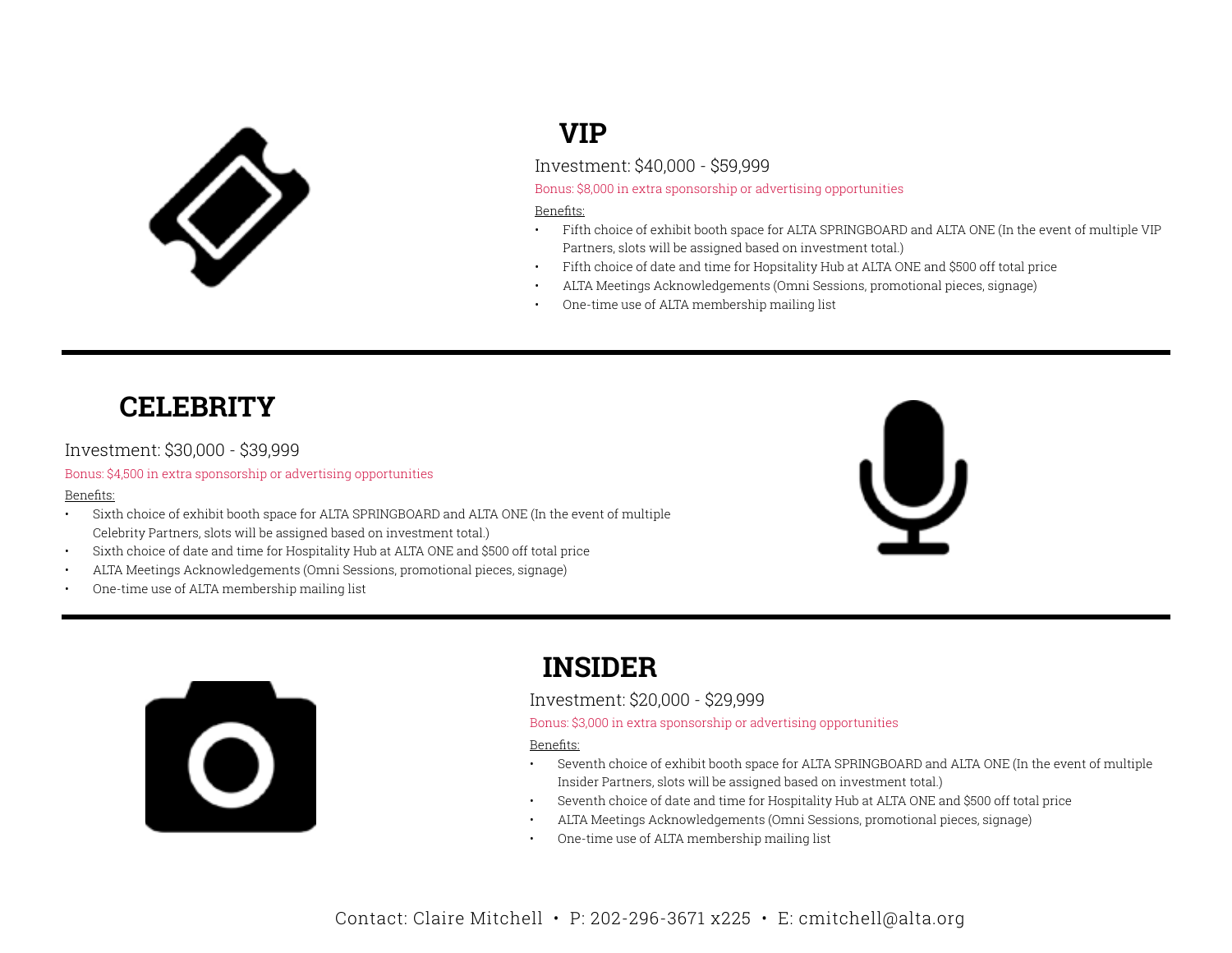### **2021 ALTA PARTNER PROGRAM CONTRACT**

Please use the form below to brainstorm your partnership package. This is not required for submission.

| ALTA ONE (minimum of 10% of total investment)                                                                         | Rate                  | ALTA Advocacy Summit (minimum of 10% of total investment)                                                                                                                                                                     | Rate            |      |
|-----------------------------------------------------------------------------------------------------------------------|-----------------------|-------------------------------------------------------------------------------------------------------------------------------------------------------------------------------------------------------------------------------|-----------------|------|
|                                                                                                                       | $\hat{S}$             | <u>se a componente de la componente de la componente de la componente de la componente de la componente de la com</u>                                                                                                         | $\hat{S}$       |      |
| <u> 1989 - Johann Stein, marwolaethau a bhann an t-Albann an t-Albann an t-Albann an t-Albann an t-Albann an t-Al</u> | Ś.                    | <u> 1989 - Johann Stoff, deutscher Stoffen und der Stoffen und der Stoffen und der Stoffen und der Stoffen und der</u>                                                                                                        |                 |      |
| <u> 1989 - Johann Stoff, amerikansk politiker (d. 1989)</u>                                                           |                       | <u> 1989 - Johann Stein, marwolaethau a bhann an t-Amhair ann an t-Amhair an t-Amhair an t-Amhair an t-Amhair an </u>                                                                                                         |                 |      |
|                                                                                                                       |                       |                                                                                                                                                                                                                               |                 |      |
| ALTA SPRINGBOARD (minimum of 10% of total investment)                                                                 | Rate                  | Additional Sponsorships                                                                                                                                                                                                       |                 | Rate |
|                                                                                                                       | $S = \square$         | the control of the control of the control of the control of the control of the control of the control of the control of the control of the control of the control of the control of the control of the control of the control | $\mathcal{S} =$ |      |
|                                                                                                                       |                       | <u> 1989 - Johann Harry Harry Harry Harry Harry Harry Harry Harry Harry Harry Harry Harry Harry Harry Harry Harry</u>                                                                                                         |                 |      |
|                                                                                                                       | $S \sim 1$<br>$\zeta$ | <u> 1989 - Johann Stoff, amerikansk politiker (d. 1989)</u>                                                                                                                                                                   | $\zeta$         |      |
|                                                                                                                       |                       |                                                                                                                                                                                                                               |                 |      |
|                                                                                                                       |                       |                                                                                                                                                                                                                               |                 |      |
| Advertising & Webinar Sponsorships                                                                                    | Rate<br>$\zeta$       | Elite Provider Program<br>Rate                                                                                                                                                                                                |                 |      |
|                                                                                                                       |                       |                                                                                                                                                                                                                               | $\mathcal{S}$   |      |
| <u> 1989 - Johann Stein, mars an deus an deus an deus an deus an deus an deus an deus an deus an deus an deus an</u>  | $\hat{S}$             |                                                                                                                                                                                                                               |                 |      |
| the control of the control of the control of the control of the control of                                            |                       |                                                                                                                                                                                                                               |                 |      |
|                                                                                                                       | $\hat{S}$             | Total Sponsorship and Advertising Spend<br>Ś.                                                                                                                                                                                 |                 |      |
|                                                                                                                       | $\hat{\mathcal{S}}$   |                                                                                                                                                                                                                               |                 |      |

Full payment due within 30 days. Installment options available with credit card only.

Contact: Claire Mitchell • P: 202-296-3671 x225 • E: cmitchell@alta.org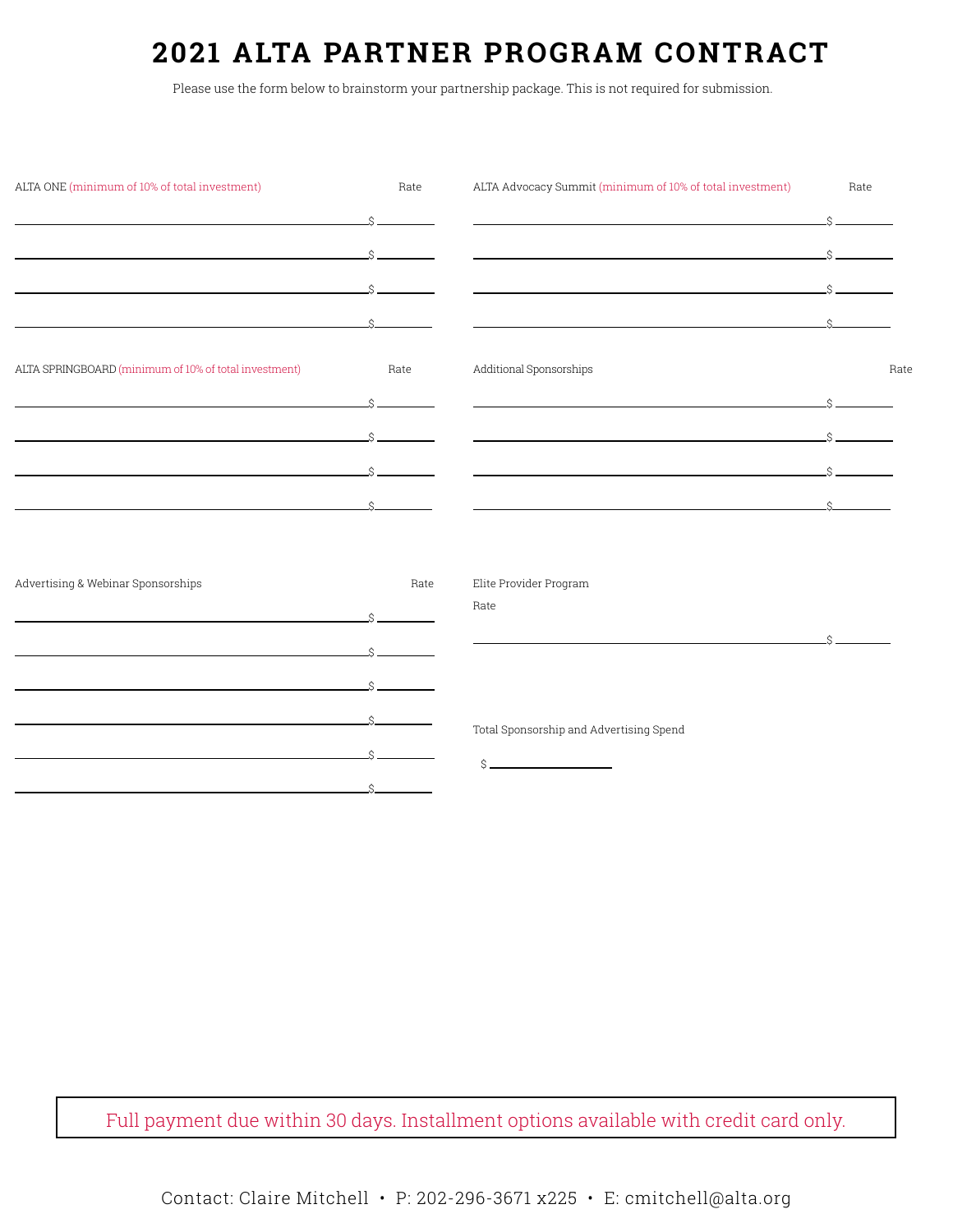### **ALTA ELITE PROVIDER PROGRAM**

#### **Annual Program Fee**

Member Rate: \$5,000

Benefits include:

- Company name at the top of the [ALTA Marketplace](https://www.alta.org/marketplace/)
- Link from the [ALTA Best Practices webpage t](https://www.alta.org/best-practices/)o the Elite Providers webpage
- Company profile highlighted once a year in TitleNews Online
- Special consideration for speaking engagements or article submissions
- Elite Provider designation on booth space at ALTA SPRINGBOARD and ALTA ONE (booth space sold separately)
- A press release announcing acceptance into the program



#### Qualifications:

To qualify for the Elite Provider Program, applicants must be ALTA members in good standing for at least one year prior to application submission.

Applicants must complete the Elite Provider Application. Acceptance into the program is subject to approval by the Elite Provider Staff Team.

As part of the application, applicants must submit detailed information about the benefits they will offer ALTA members, their five most recent balance sheets demonstrating the financial stability of the applicant, and a list of 10 references. Applicants will be assessed based on their financial strength, their commitment to the overall industry, their national distribution capabilities, and reference checks with existing customers.

Upon acceptance into the Elite Provider Program, members will be required to sign additional agreements with ALTA. Such agreements are subject to annual review by the Elite Provider Staff Team, and membership rights may be withdrawn at any time if problems arise with the company's product or services. The program fee will be included with the partnership agreement but the application and payment must be processed online (excludes renewals).

See more at [www.alta.org/elite](http://www.alta.org/marketplace)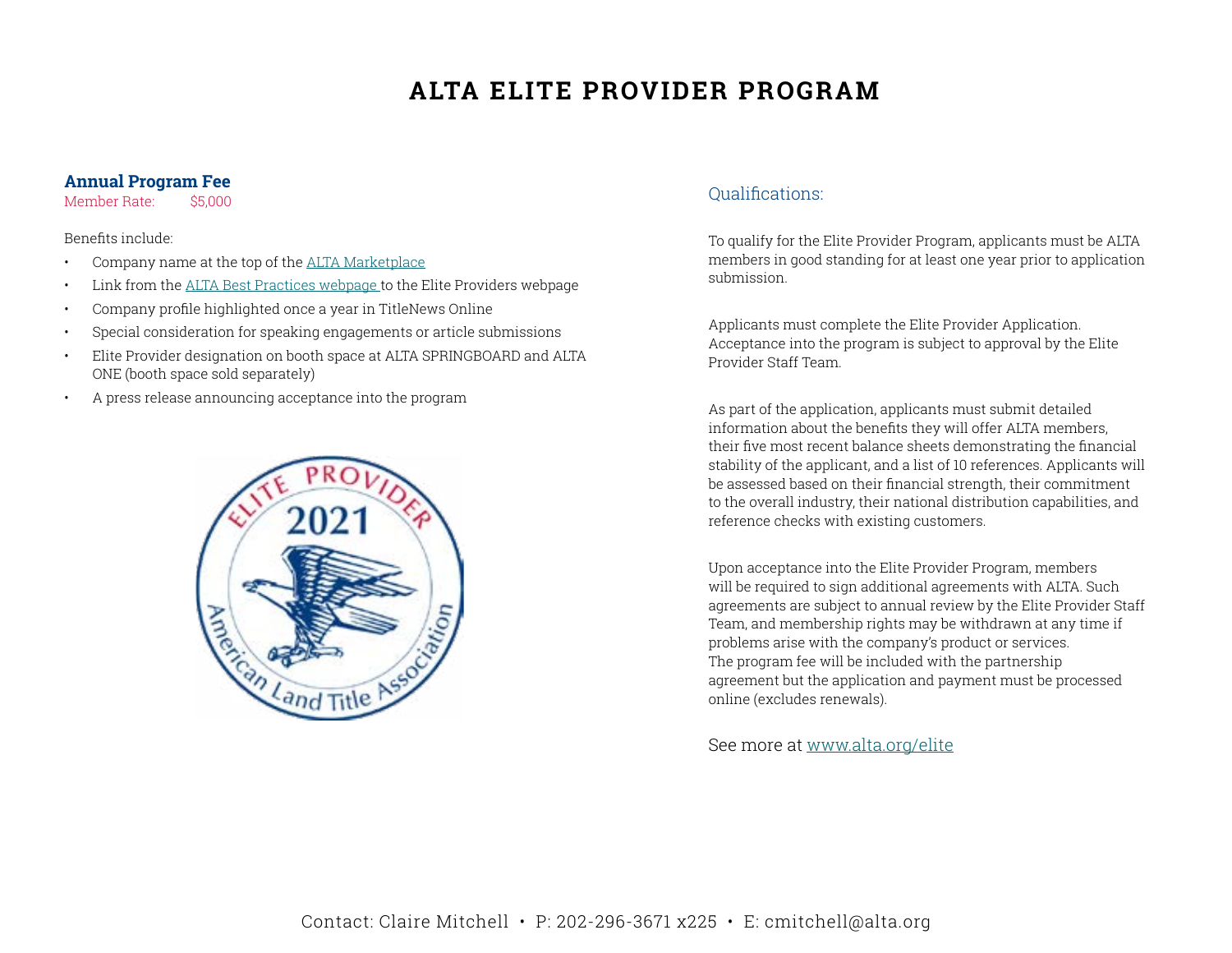# **ALTA Meeting Sponsorship Ideas**

### **Let's create together.**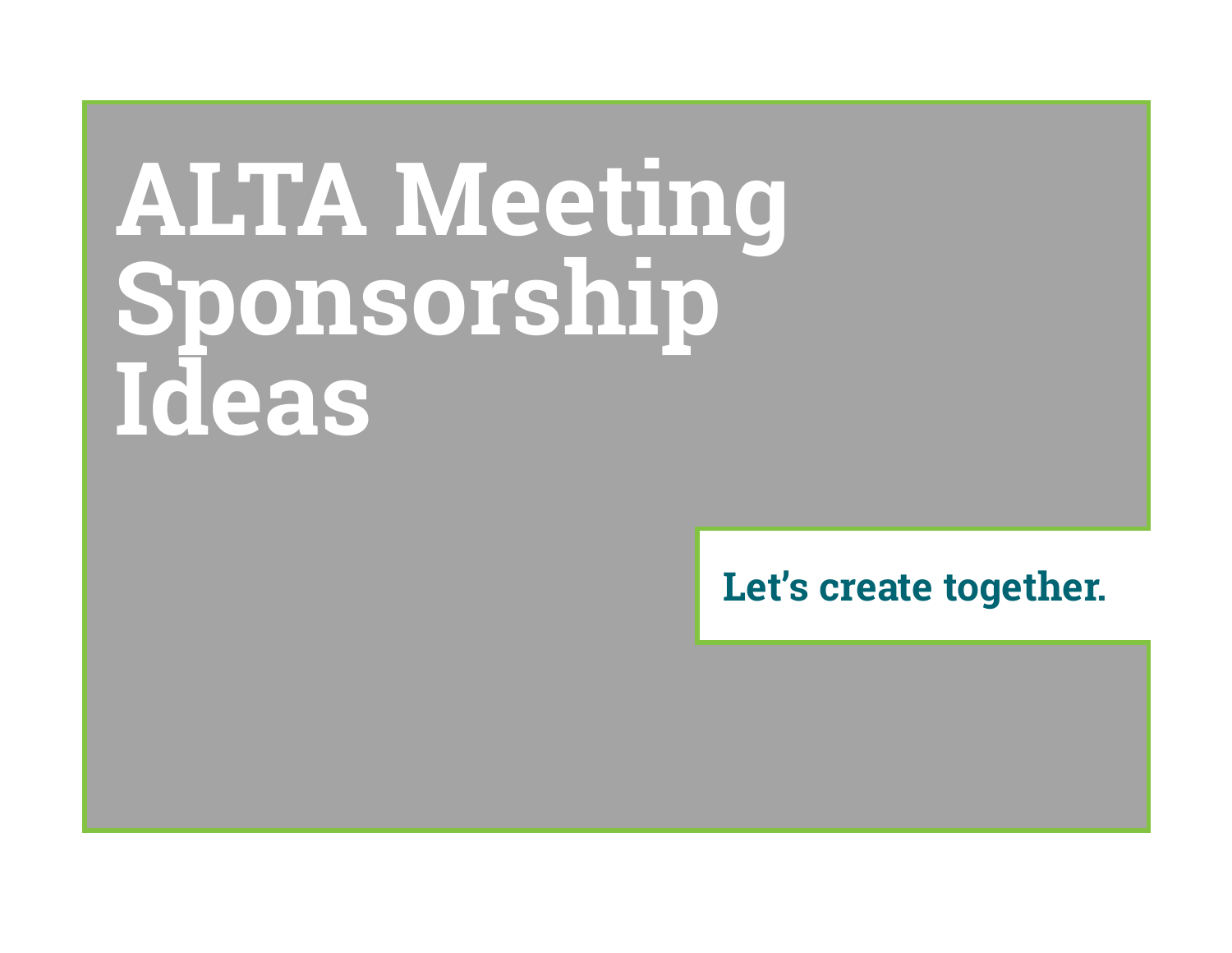

### **Welcome Treat**

Road-weary travelers will be delighted when they receive a welcome treat upon check-in at the hotel. In a paper bag, branded with your company logo, they will receive a branded bottle of water, piece of fruit, bag of chips, and a cookie. You have the option to include a welcome letter or piece of collateral. This could also be a goodbye treat that we provide attendees at the end of the event, leaving your brand as the final special point on their experience.

### **Welcome Drink**

Attendees can enjoy a complimentary welcome drink at the hotel bar, courtesy of your brand. ALTA will work with you to create a branded coupon that can then be traded in at the bar for a beverage of the attendee's choice. Take advantage by positioning your staff at the bar to interact with people using the coupon.



### **starting at \$15,000**

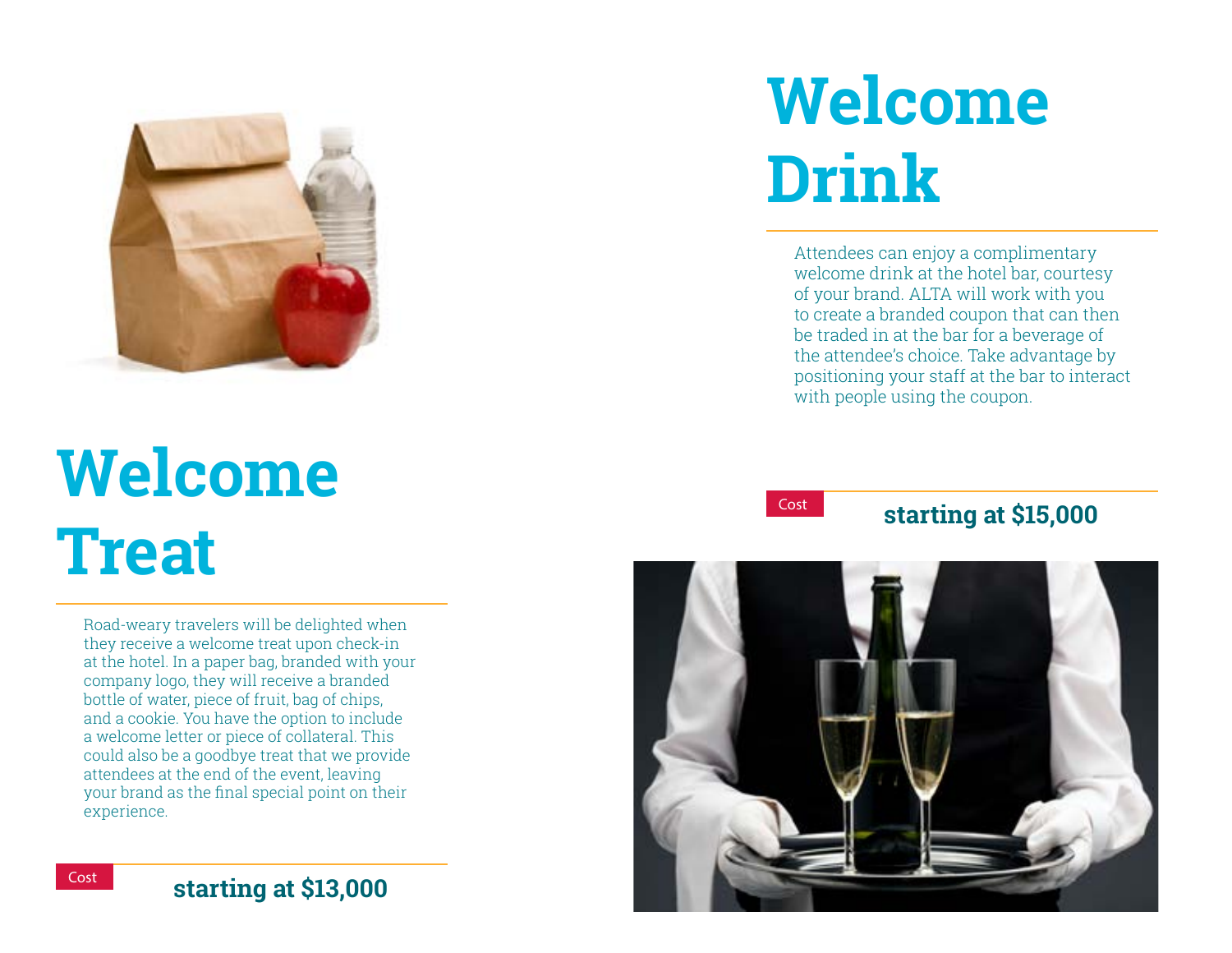### **Lounge Spots**

Lounge spots are placed in the common areas of the hotel and can be fully branded. These can be used as a collaborative space, or simply as a quiet space to recharge, take a call, or relax.

### **starting at \$7,000**





### **Signature Cocktail**

Our bartenders will work with you to create a drink that represents your brand. This drink will be featured at all receptions and evening events onsite. You have the option to provide branded glasses or other swag at your own costs to enhance the experience.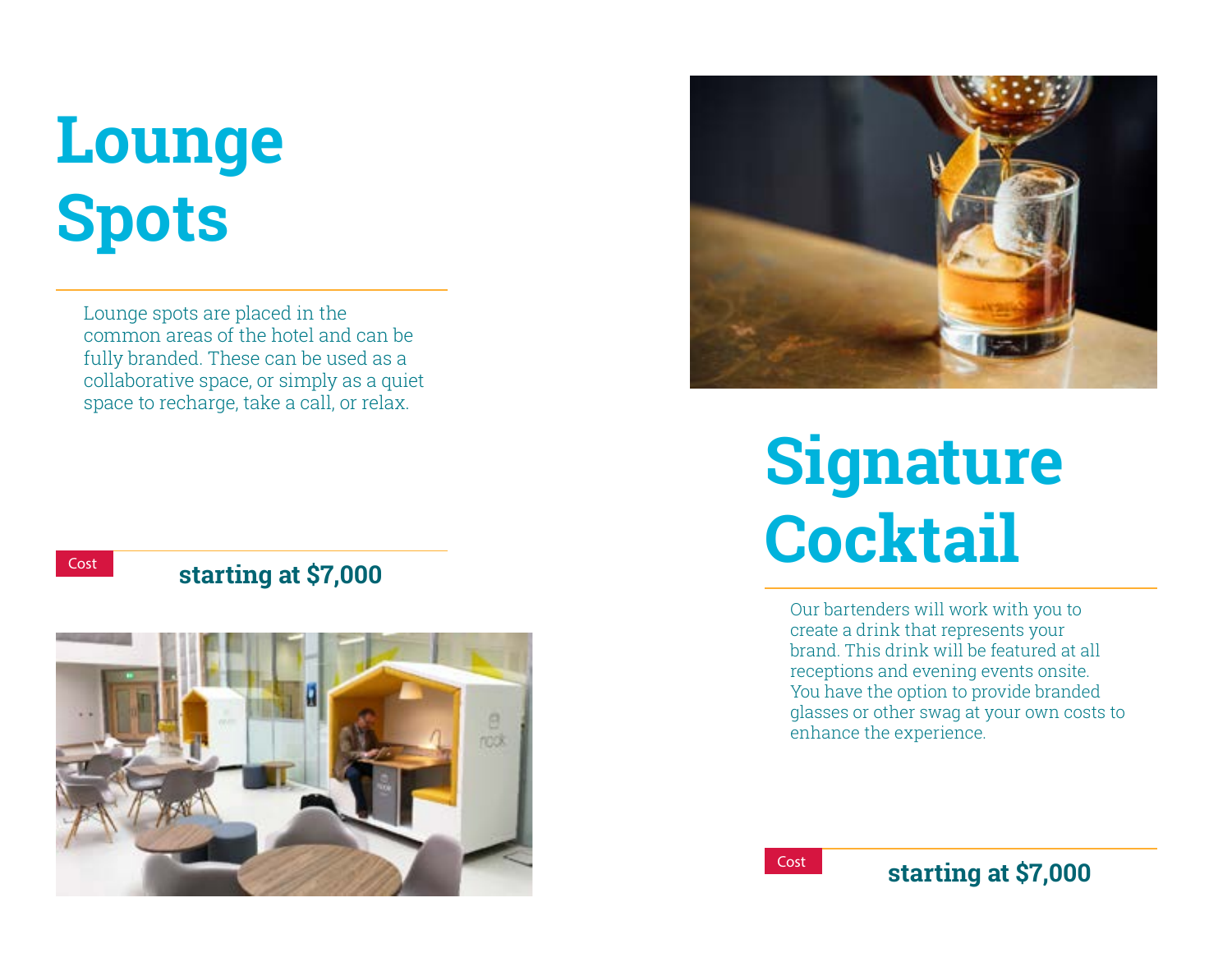### **Cash Grab Booth**

Illustrate how you save your customers money with an exciting cash grab booth. This inflatable booth can be branded with your company logo. The booth can be set at registration, at receptions, during breaks, and more. You can provide actual cash in the booth, coupons for discounts, or other giveaway items.



### Cost **starting at \$7,000 + the cost of prizes ALTA**





# **Box**

This is your opportunity to be featured in a special care package delivered to ALTA members during the membership renewal (Q4). Up to seven companies will be featured in the box, positioned as providing "best of" solutions to the ALTA community. The elegant gift boxes will be shipped direct to members.

\*This is a non-event sponsorship\*

Cost **\$7,000 + the cost of gifts**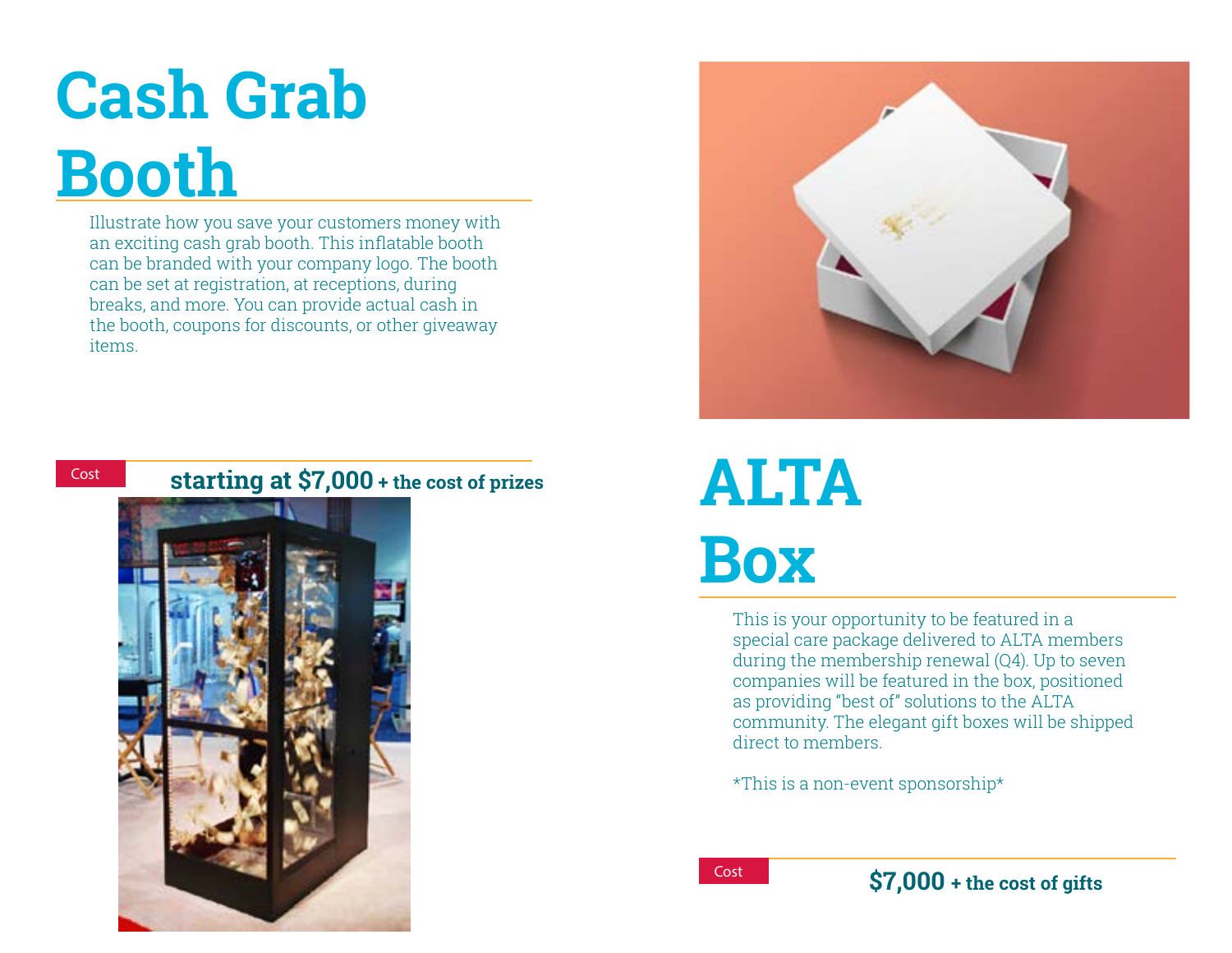### **VIRTUAL**

**ALTA SPRINGBOARD takes attendees' organizations and careers to the next level - it is the forum for fresh thinking, new insights, and a big step forward.**

### **ALTA SPRINGBOARD**

Take Your Business to the Next Level

- **• NOTHING about this event is traditional**
- **• Three day conference that is part business accelerator, part knowledge community, and part leadership ideas festival where attendees will experience fresh thinking, new insights, and advanced education**
- **• ~400 attendees**
- **• Vendor Space: pricing below**
	- **-Guaranteed number of brain dates with potential clients**
- **• Schedule information is available on our website: [meetings.alta.org/springboard](http://meetings.alta.org/springboard)**

| Sponsorship                                              | <b>Description</b>                                                                                                                                                                                                                                             | Membership<br><b>Sponsorship Price</b> |
|----------------------------------------------------------|----------------------------------------------------------------------------------------------------------------------------------------------------------------------------------------------------------------------------------------------------------------|----------------------------------------|
| Sponsor/Registration<br>Basic Package                    | includes 1 registration, listed as sponsor                                                                                                                                                                                                                     | \$2,000                                |
| Special Topic Room                                       | An educational session that is run by the sponsor to discuss key<br>topics in the industry. The topic must be pre-approved by ALTA.<br>Session will be listed on the schedule.                                                                                 | \$2,000                                |
| Cameo, Day 1                                             | Bring a celebrity quest to the ALTA SPRINGBOARD attendees with this<br>sponsorship. They will record a special video and verbally announce<br>your company as the sponsor, rights to use video for x amount of time<br>(time dependant on celebrity contract). | \$4,000                                |
| Cameo, Day 2                                             | Bring a celebrity quest to the ALTA SPRINGBOARD attendees with this<br>sponsorship. They will record a special video and verbally announce<br>your company as the sponsor. rights to use video for x amount of time<br>(time dependant on celebrity contract). | \$4,000                                |
| Cameo, Day 3                                             | Bring a celebrity quest to the ALTA SPRINGBOARD attendees with this<br>sponsorship. They will record a special video and verbally announce<br>your company as the sponsor, rights to use video for x amount of time<br>(time dependant on celebrity contract). | \$4,000                                |
| Career Advancement<br>Talk Sponsor: 8 total<br>available | session button includes logo, verbal thank you at the beginning                                                                                                                                                                                                | \$5,000                                |

Interested in purchasing? Visit the [ALTA Store](https://portal.alta.org/online-store/merchandise?category=alta%20store)

Contact: Claire Mitchell • P: 202-296-3671 x225 • E: cmitchell@alta.org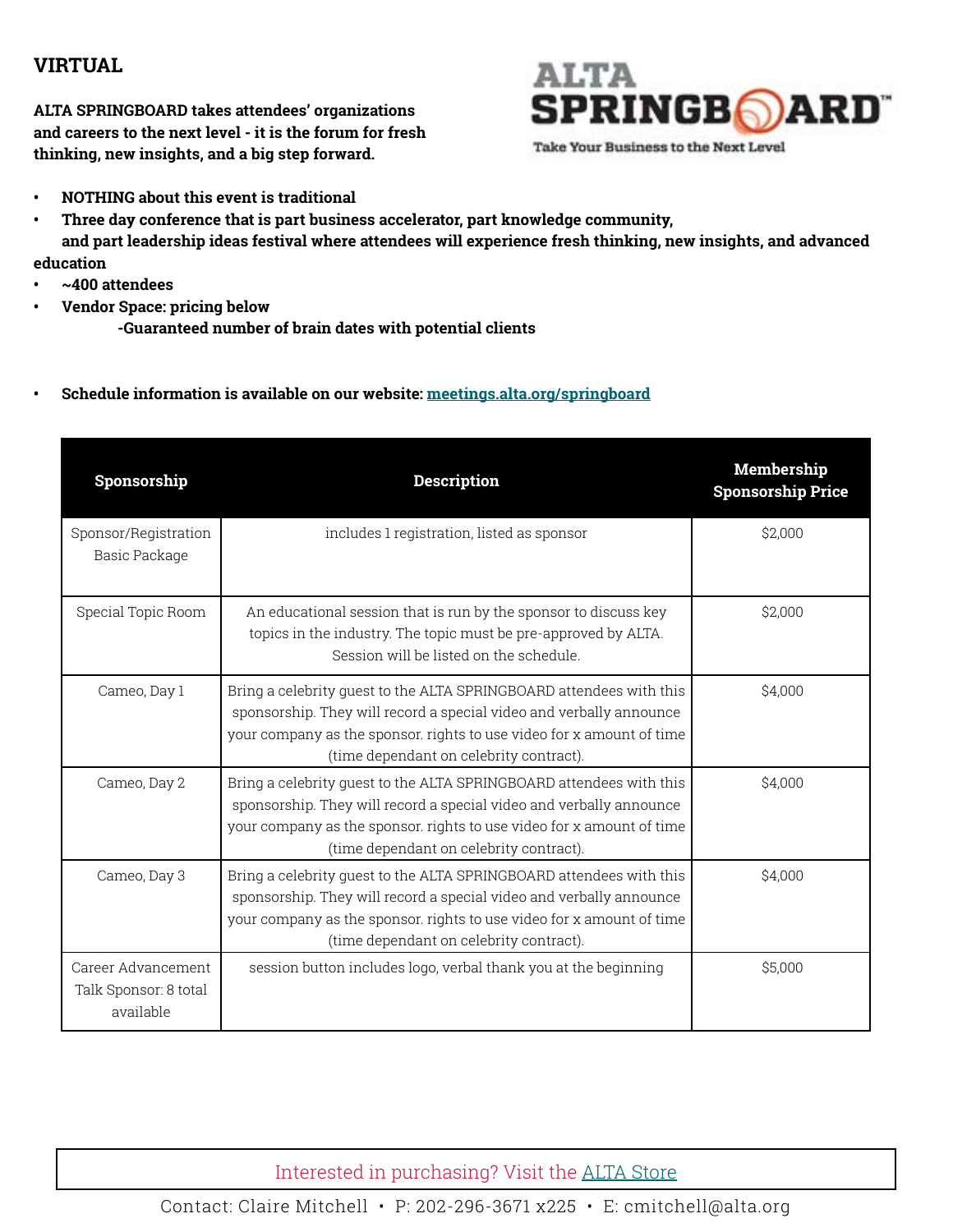| Knowledge<br>Communities, Day 1                       | session button includes logo, verbal thank you at the beginning                                                                                                                                                                                                                                        | \$5,000  |
|-------------------------------------------------------|--------------------------------------------------------------------------------------------------------------------------------------------------------------------------------------------------------------------------------------------------------------------------------------------------------|----------|
| Knowledge<br>Communities, Day 2                       | session button includes logo, verbal thank you at the beginning                                                                                                                                                                                                                                        | \$5,000  |
| Knowledge<br>Communities, Day 3                       | session button includes logo, verbal thank you at the beginning                                                                                                                                                                                                                                        | \$5,000  |
| Networking Roulette                                   | A networking tool that virtual attendees will use to meet new faces and connect<br>with old.                                                                                                                                                                                                           | \$5,000  |
| Pre-Event Package<br>Item - 5 available               | Work with the ALTA team to determine a branded piece to be included in the pre-<br>event prep box that will be mailed to all attendees. Price of item is included in<br>sponsorship cost.                                                                                                              | \$5,000  |
| Starbucks Giftcards-<br>Tuesday                       | a \$5 gift card emailed to each attendee (in-person and virtual) to kick off the<br>conference. Sponsor name and logo included on the gift card email distribution                                                                                                                                     | \$7,000  |
| Email Sponsorship                                     | Daily email to all attendees that includes your logo on the top. The email provides<br>an explaintory video that is useful to attendees. Your company is verbally thanked<br>in the video.                                                                                                             | \$10,000 |
| Braindating Platform,<br>Second Tier-Two<br>available | Shared sponsorship will give branding on all aspects of the platform including<br>pre-promotion & schedule as the second tier sponsor below the first tier. Will work<br>closely with the braindating team to make sure you are receiving the right amount<br>of exposure and being matched for dates. | \$10,000 |
| Ideas Festival Sponsor,<br>Day 1                      | Intro 30-60 commercial time slot, Sponsor logo on marketing email prompting<br>big name speaker, verbal thank you during session, logo on PPT, sponsor name<br>included on schedule (addt sponsorships sold for 2nd commercial slot & giveaway<br>item)                                                | \$15,000 |
| Ideas Festival Sponsor,<br>Day 2                      | Intro 30-60 commercial time slot, Sponsor logo on marketing email prompting<br>big name speaker, verbal thank you during session, logo on PPT, sponsor name<br>included on schedule (addt sponsorships sold for 2nd commercial slot & giveaway<br>item)                                                | \$15,000 |
| Ideas Festival Sponsor,<br>Day 3                      | Intro 30-60 commercial time slot, Sponsor logo on marketing email prompting<br>big name speaker, verbal thank you during session, logo on PPT, sponsor name<br>included on schedule (addt sponsorships sold for 2nd commercial slot & giveaway<br>item)                                                | \$15,000 |
| Braindating Platform,<br>First Tier                   | Shared sponsorship will give branding on all aspects of the platform including<br>pre-promotion & schedule as the first tier sponsor above the second tier. Will work<br>closely with the braindating team to make sure you are receiving the right amount<br>of exposure and being matched for dates. | \$20,000 |
| Braindating Platform<br>Sponsor, Exclusive            | Exclusive level sponsorship will give sponsor full branding on all aspects of<br>the platform including pre-promotion & schedule. Will work closely with the<br>braindating team to make sure you are receiving the right amount of exposure and<br>being matched for dates.                           | \$40,000 |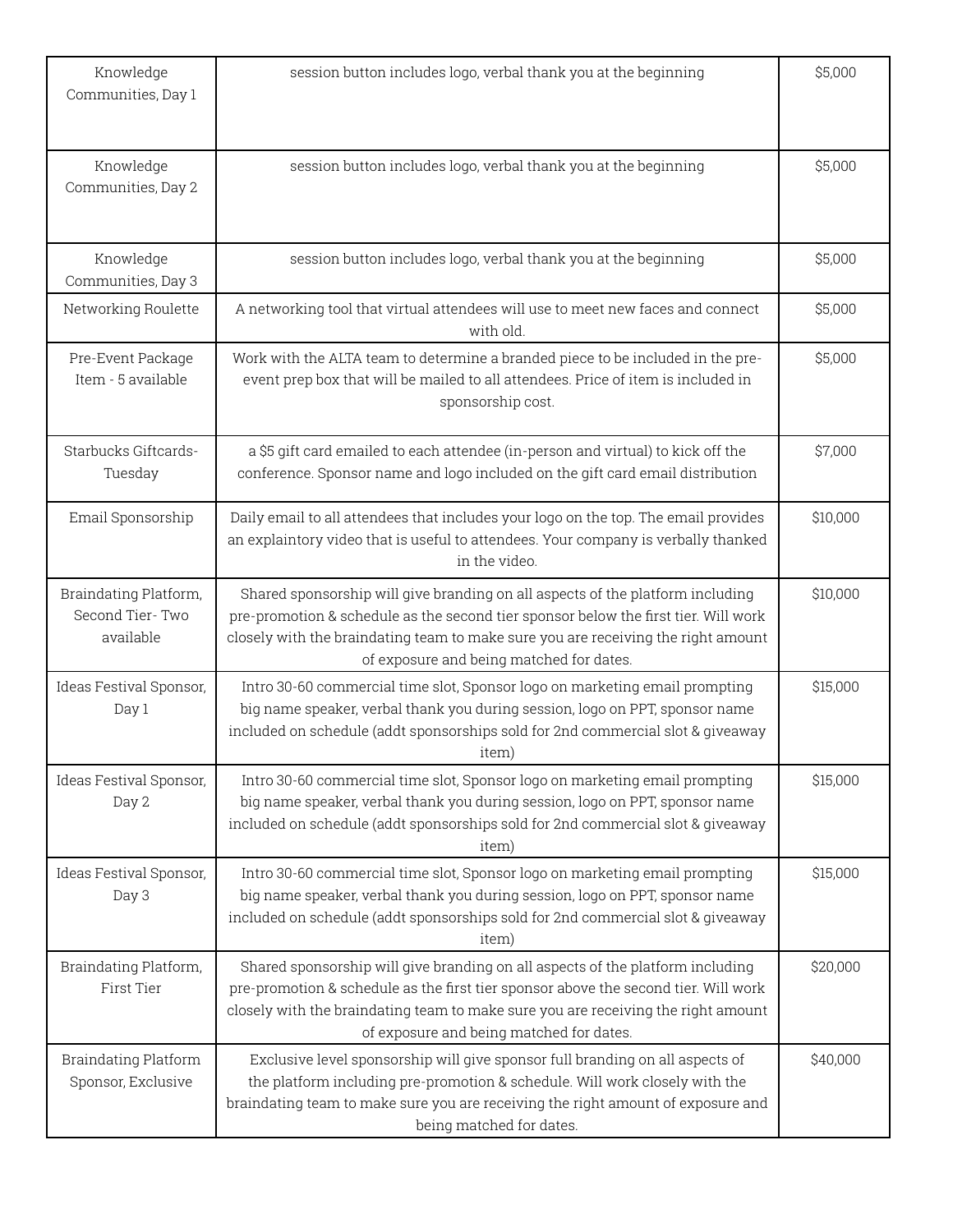### **VENDOR OPTIONS**

| <b>Vendor Space</b>                                                                                                                 | <b>Member</b><br>Price | <b>Add Demo</b> | <b>Guaranteed</b><br>Number of<br><b>Braindates</b> | <b>Registrations</b><br>(1 comp with demo<br>purchase) |
|-------------------------------------------------------------------------------------------------------------------------------------|------------------------|-----------------|-----------------------------------------------------|--------------------------------------------------------|
| 1st row with demo space &<br>demo time on schedule<br>(2 medium buttons side by side)<br>(vendor select available 1-hour time slot) | \$10,000               | included        | 10                                                  | 10                                                     |
| 2nd row with demo space &<br>demo time on schedule<br>(2 medium buttons side by side)<br>(vendor select available 1-hour time slot) | \$9,000                | included        | 10                                                  | 10                                                     |
| 3rd row with demo space &<br>demo time on schedule<br>(2 medium buttons side by side)<br>(vendor select available 1-hour time slot) | \$8,000                | included        | 10                                                  | 10                                                     |
| 4th - 10th row button slot one or two<br>(1 medium button)                                                                          | \$3,000                | \$1,500         | 5                                                   | 5                                                      |
| 11th row to end button slot one, two, or<br>three<br>(1 small button)                                                               | \$1,500                | \$500           | $\overline{2}$                                      | 3                                                      |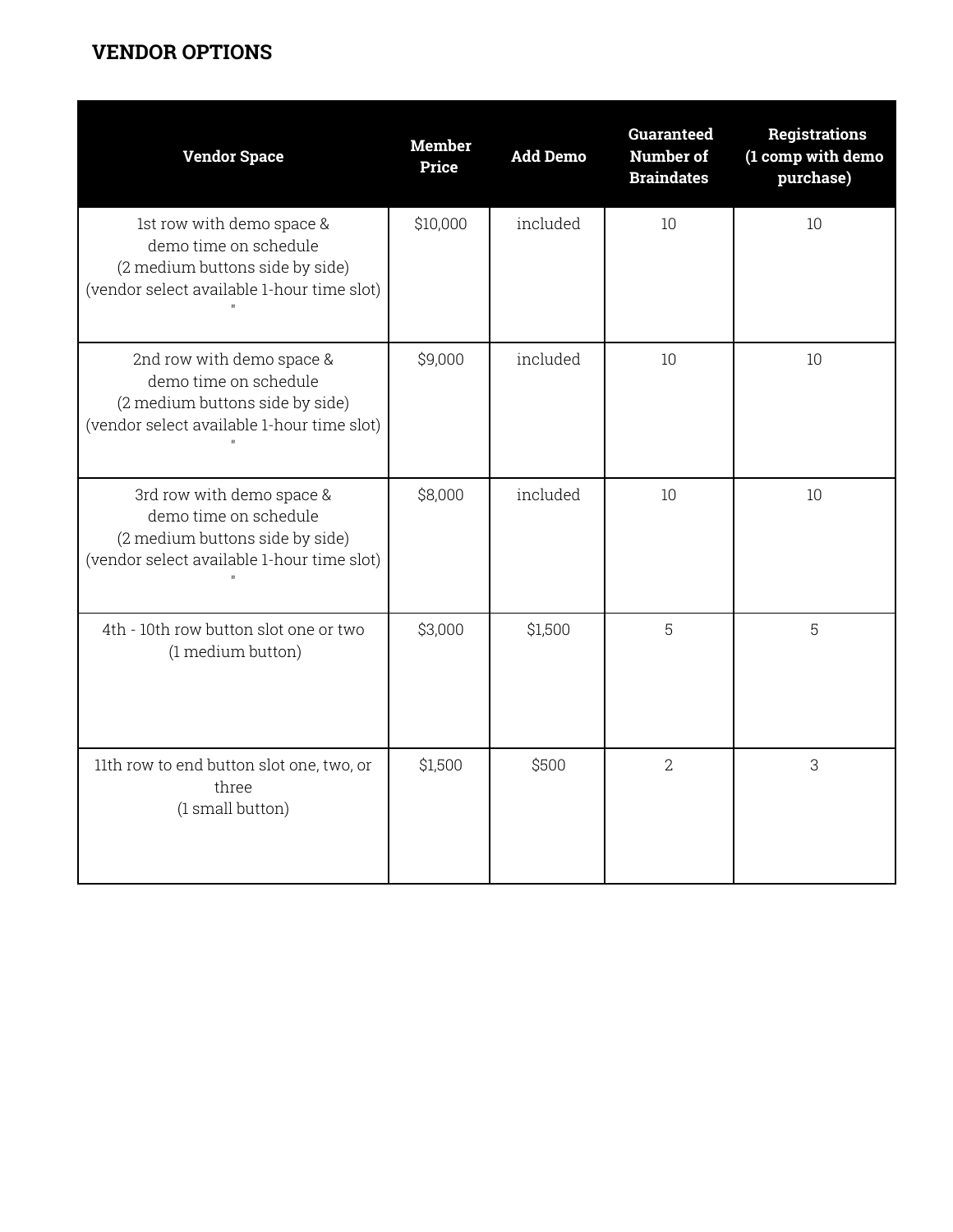### **VIRTUAL**

**The ALTA Advocacy Summit unifies those in our industry to create influence, strength, and a voice that resonates.** 

- **• Advocacy is in our mission as an association it's part of our purpose and one of the places where we have a legacy of impactful contributions.**
- **• At this Summit, ALTA members come together to connect, learn, and advance the industry**
- **• ~250 attendees**
- **• Sponsor and registration packages available- COMING SOON**
- **• No vendor space offered**
- **• Once determined, the schedule will be available on our website: [meetings.alta.org/advocacy](http://meetings.alta.org/advocacy)**

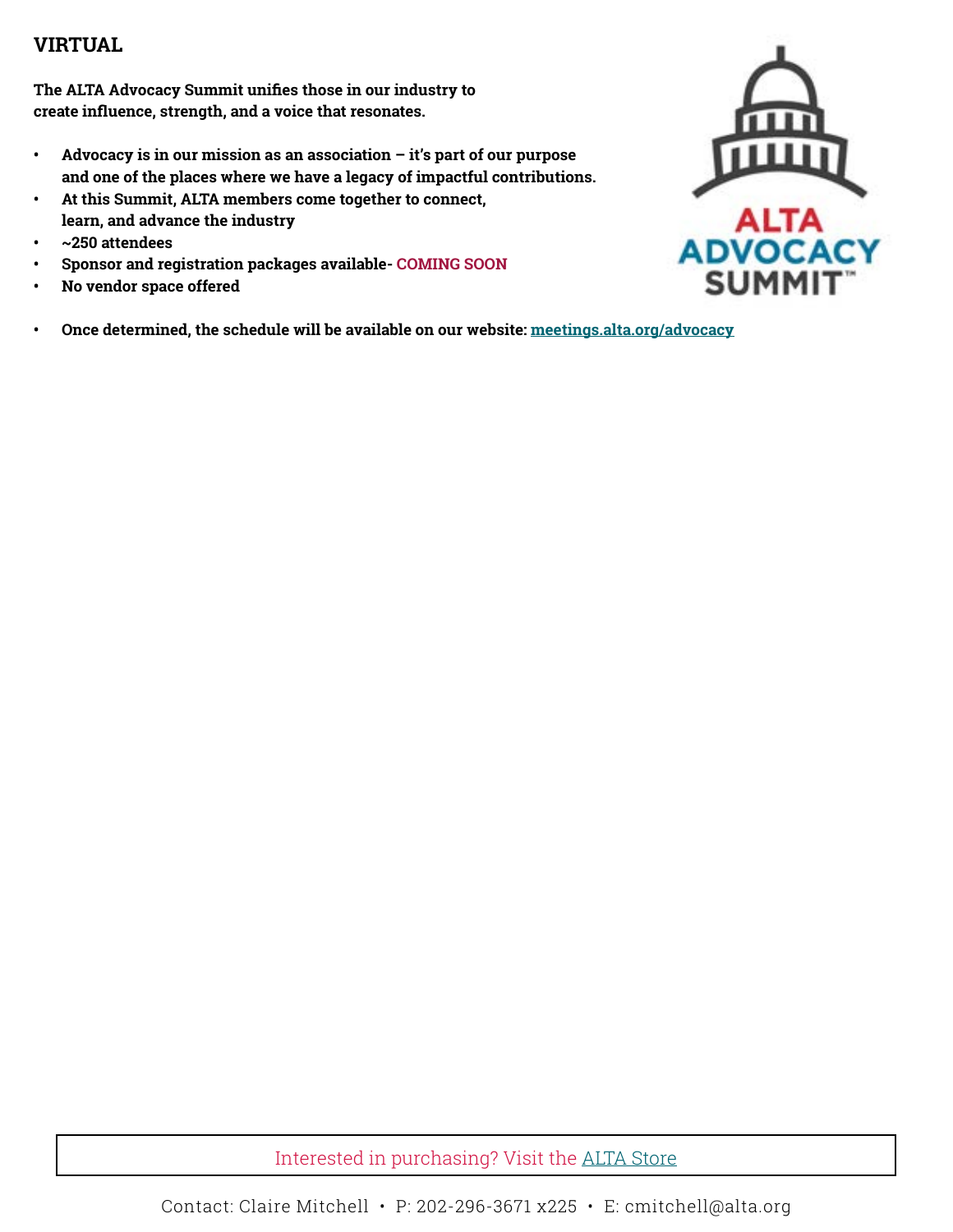### **October 12-15, 2021 The Hilton Riverside New Orleans, LA -With Virtual Component**

**This is the one event that unites ALTA members through a shared purpose: to protect the property rights of homeowners and shape the future of the industry.**

**• ALTA ONE brings together leaders, professionals, and innovators in the title insurance, abstracter and settlement industry and is viewed as indispensable and irreplaceable.**

**This experience is designed and curated for the community. The curriculum features stimulating speakers, dynamic networking opportunities and a forum for keeping up with best practices and regulation changes.**

- **• ~1,300 attendees**
- **• Vendor space: Space is between \$5,500 \$21,000 depending on booth size**
	- **Vendor space located by event session rooms, food, and drinks**
	- **Virtual, In-person or combination options available**

 **\*Vendor registration opens mid-Spring 2021**

| Sponsorship                                  | <b>Description</b>                                                                                                                                                                  | Membership<br><b>Price Per</b><br>Sponsorship | <b>Additional Costs?</b>                                         |
|----------------------------------------------|-------------------------------------------------------------------------------------------------------------------------------------------------------------------------------------|-----------------------------------------------|------------------------------------------------------------------|
| Our Values Award<br>Sponsorship              | Sponsor branding on event marketing email, verbal<br>recogonition with logo placement when sponors are<br>annouced. Not exclusive, 4 sponsor slots available                        | \$3,000                                       |                                                                  |
| Sponsor/Registration<br><b>Basic Package</b> | includes 1 registration, listed as sponsor                                                                                                                                          | \$2,000                                       |                                                                  |
| Tote Bag Insert                              | "Sponsor to provide a branded item that will be placed in<br>each tote bag that attendees will receive upon arrival<br>(quantity to be determined)"                                 | \$2,000                                       | the sponsor is<br>responsible for additional<br>production costs |
| Day 1 Omni Session<br>Giveaway               | Sponsor to provide a branded item that will be placed on<br>each session prior to the start of the session (quantity to<br>be determined)                                           | \$2,500                                       | the sponsor is<br>responsible for additional<br>production costs |
| Day 2 Omni Session<br>Giveaway               | Sponsor to provide a branded item that will be placed on<br>each session prior to the start of the session (quantity to<br>be determined)                                           | \$2,500                                       | the sponsor is<br>responsible for additional<br>production costs |
| Day 3 Omni Session<br>Giveaway               | Sponsor to provide a branded item that will be placed on<br>each session prior to the start of the session (quantity to<br>be determined)                                           | \$2,500                                       | the sponsor is<br>responsible for additional<br>production costs |
| Room Drop-Tuesday                            | Sponsor will receive the rights to drop a branded gift/<br>hospitality item in each attendees' hotel room, will have<br>the option to review rooming list and pre-select recipients | \$2,500                                       | the sponsor is<br>responsible for additional<br>production costs |
| Room Drop-Wednesday                          | Sponsor will receive the rights to drop a branded gift/<br>hospitality item in each attendees' hotel room, will have<br>the option to review rooming list and pre-select recipients | \$2,500                                       | the sponsor is<br>responsible for additional<br>production costs |
| Room Drop-Thursday                           | Sponsor will receive the rights to drop a branded gift/<br>hospitality item in each attendees' hotel room, will have<br>the option to review rooming list and pre-select recipients | \$2,500                                       | the sponsor is<br>responsible for additional<br>production costs |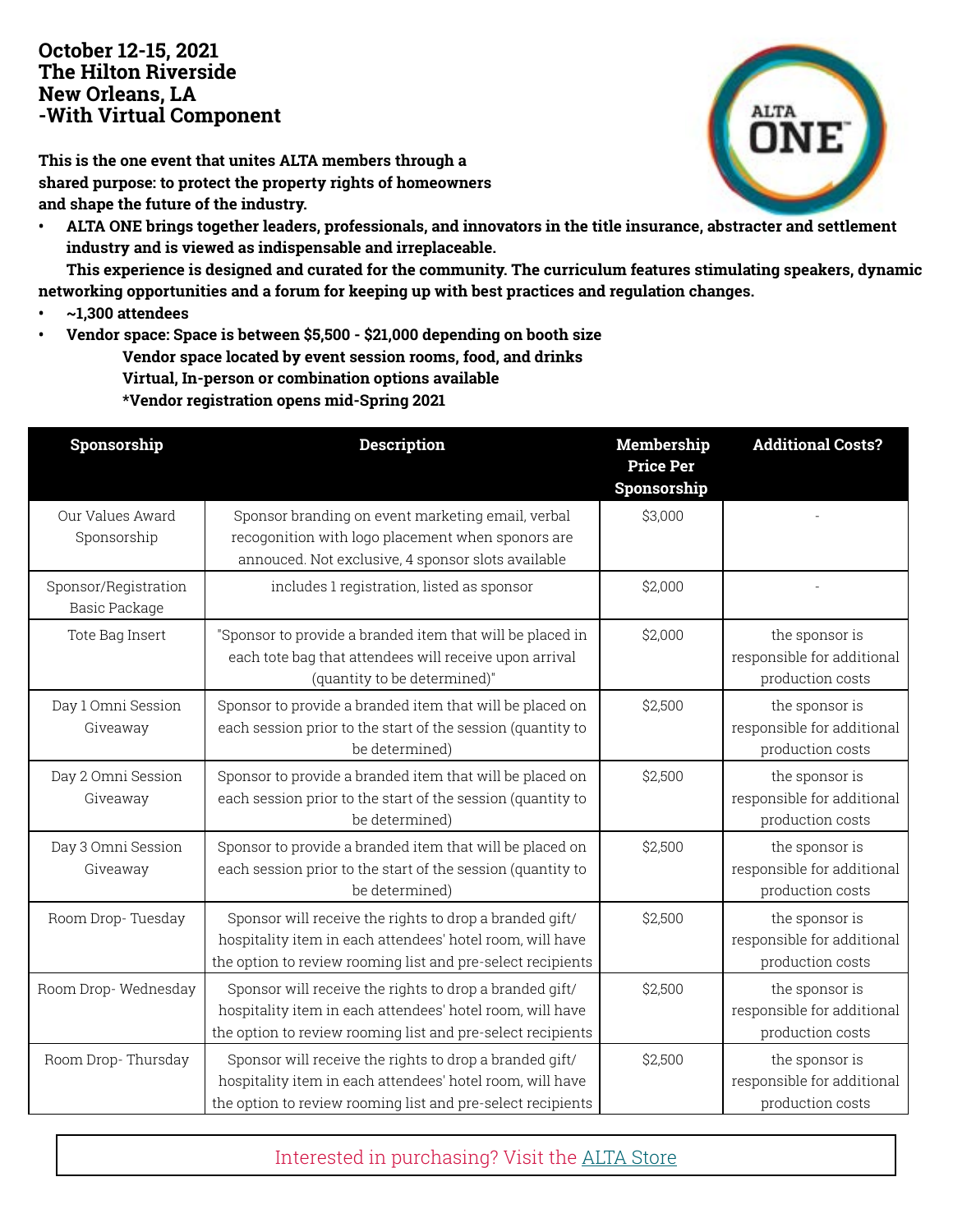| TitleNews<br>BellyBand                             | The September edition of TitleNews will include the sponsor's artwork<br>that will be wrapped around the outside cover and each attendee                                                                                                                    | \$3,000  |                                                                  |
|----------------------------------------------------|-------------------------------------------------------------------------------------------------------------------------------------------------------------------------------------------------------------------------------------------------------------|----------|------------------------------------------------------------------|
| Engagement Lab<br>Sponsor                          | session button includes logo, verbal thank you at the beginning                                                                                                                                                                                             | \$5,000  |                                                                  |
| Email Sponsorship                                  | Schedule emailed daily to attendees that will include sponsor's logo                                                                                                                                                                                        | \$5,000  |                                                                  |
| Hotel Branding -<br>Small                          | Small Exposure: Similar to a floor cling (sponsor will work with ALTA<br>team to determine size and location)                                                                                                                                               | \$5,000  |                                                                  |
| Networking<br>Roulette-Virtual<br>Sponsorship Only | A networking tool that virtual attendees will use to meet new faces and<br>connect with old.                                                                                                                                                                | \$5,000  |                                                                  |
| Keycards                                           | Hotel keycards will be branded with your logo and artwork and<br>distributed to each attendee hotel guest that checks in.                                                                                                                                   | \$6,000  | the sponsor is responsible<br>for additional production<br>costs |
| Notable Sponsor                                    | session button includes logo, verbal thank you with staff intro, logoed<br>thank you PPT slide at the beginning and end                                                                                                                                     | \$7,000  |                                                                  |
| Tote Bag                                           | "Sponsor to provide a branded tote bag that attendees will receive upon<br>arrival<br>(quantity to be determined)"                                                                                                                                          | \$7,500  | the sponsor is responsible<br>for additional production<br>costs |
| Hotel Branding -<br>Medium                         | Medium Exposure: Similar to a wall cling (sponsor will work with ALTA<br>team to determine size and location)                                                                                                                                               | \$7,500  |                                                                  |
| Charging Station                                   | Branded charging station placed in a prime location within the meeting<br>space                                                                                                                                                                             | \$7,500  |                                                                  |
| Lounge Spot                                        | Lounge spots are placed in the common areas of the hotel and can be<br>fully branded. These can be used as a collaborative space, or simply as a<br>quiet space to recharge, take a call, or relax.                                                         | \$8,000  |                                                                  |
| Photo Booth                                        | Create some fun and entertainment for attendees. Signage to promote<br>sponsor. Photo booth prints can include sponsor logo. Add this photo<br>booth to your vendor space to draw traffic.                                                                  | \$9,000  |                                                                  |
| Omni Session<br>Commercial, Day 1                  | 30 - 60 second commercial time slot mid-session                                                                                                                                                                                                             | \$10,000 |                                                                  |
| Omni Session<br>Commercial, Day 2                  | 30 - 60 second commercial time slot mid-session                                                                                                                                                                                                             | \$10,000 |                                                                  |
| Omni Session<br>Commercial, Day 3                  | 30 - 60 second commercial time slot mid-session                                                                                                                                                                                                             | \$10,000 |                                                                  |
| <b>Head Shot Station</b>                           | Everyone is always looking for a newl headshot. Bring a professional<br>photographer to ALTA ONE attendees. Signage to promote sponsor. Add<br>this photo booth to your vendor space to draw traffic.                                                       | \$10,000 |                                                                  |
| Black Lanyards                                     | Branded black lanyards that will be distribute to each attendee to use<br>with their name badge                                                                                                                                                             | \$10,000 | the sponsor is responsible<br>for additional production<br>costs |
| Signature Cocktail                                 | Our bartenders will work with you to create a drink that represents your<br>brand. This drink will be featured at the hotel bar each night. You have<br>the option to provide branded glasses or other swag at your own costs<br>to enhance the experience. | \$10,000 |                                                                  |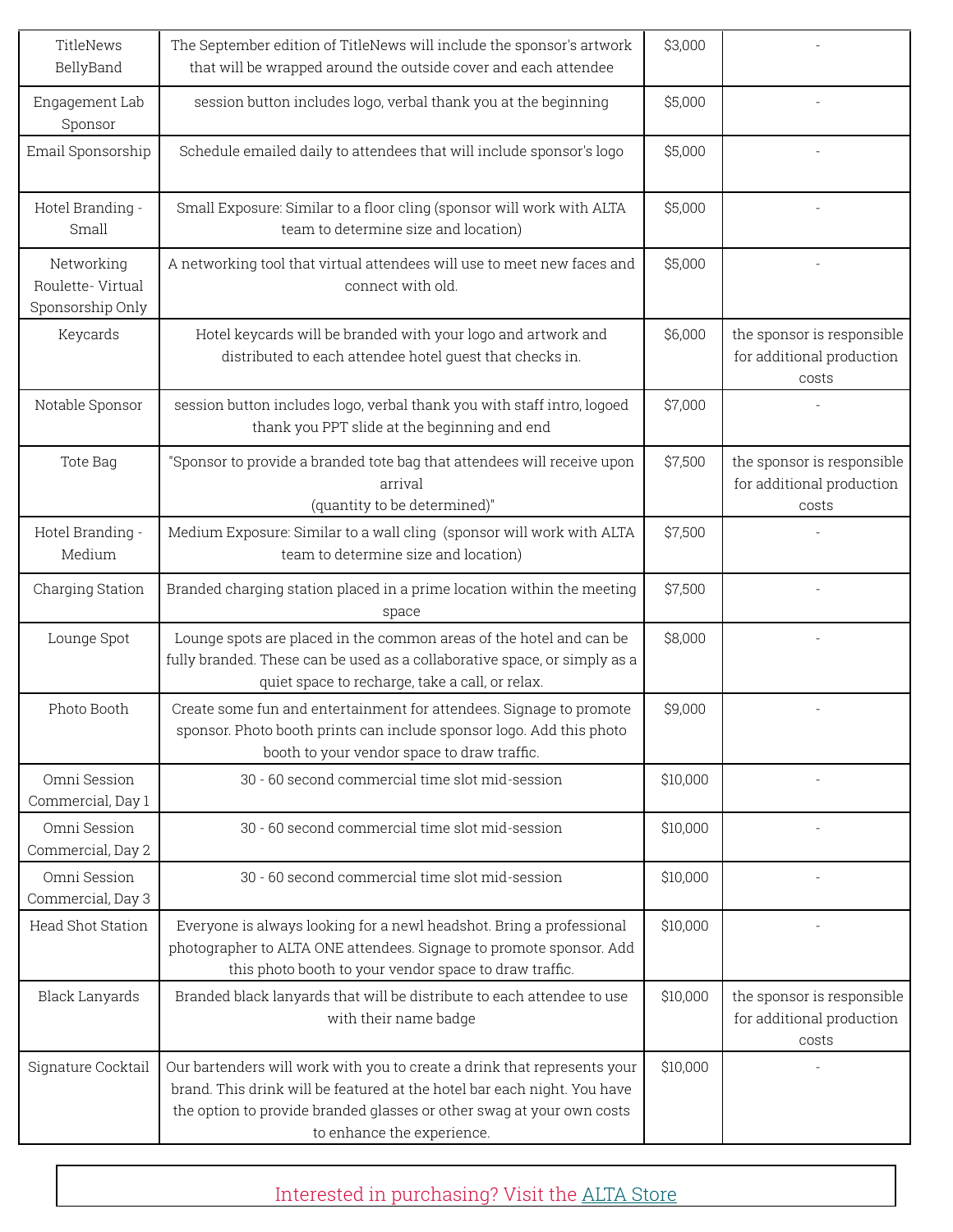| Hotel Branding - Large                  | Large Exposure: Similar to an escalator cling (sponsor will work with ALTA team to<br>determine size and location)                                                                                                                                                                                                                   | \$10,000         |  |
|-----------------------------------------|--------------------------------------------------------------------------------------------------------------------------------------------------------------------------------------------------------------------------------------------------------------------------------------------------------------------------------------|------------------|--|
| Wifi Sponsorship                        | Bring complimentary wifi to all attendees with this sponsorship. You can customize<br>the password for branding purposes and provide small cards to be distributed to each<br>attendee so they have the login access readily available.                                                                                              | \$10,000         |  |
| Water Bottles                           | Branded reusable water bottles placed out by water stations throughout the meeting<br>space to give you extra exposure and keep attendees hydrated.                                                                                                                                                                                  | \$10,000         |  |
| Wednesday Happy Hour                    | Sponsor recogniiton on all schedule postings, signage and cups/napkins will<br>sponsor's logo will be displayed                                                                                                                                                                                                                      | \$12,000         |  |
| Starbucks Giftcards for<br>Attendees    | a \$5 gift card emailed to each attendee (in-person and virtual) to kick off the<br>conference. Sponsor name and logo included on the gift card email distribution.                                                                                                                                                                  | \$12,000         |  |
| ALTA Unplugged,<br>Contributing Sponsor | Included on branding on all aspects of the event: pre-promotion, schedule, on-site<br>below the headlining sponsor. Will work closely with the ALTA team to plan event<br>including entertainment options. 5 additional tickets to the event included                                                                                | \$12,500         |  |
| ALTA Unplugged,<br>Contributing Sponsor | Headliner branding on all aspects of the event: pre-promotion, schedule, on-site along<br>with the contributing sponsors. Will work closely with the ALTA team to plan event<br>including entertainment options. 5 additional tickets to the event included                                                                          | \$12,500         |  |
| Welcome Happy Hour                      | Sponsor recogniiton on all schedule postings, signage and cups/napkins will<br>sponsor's logo will be displayed                                                                                                                                                                                                                      | \$14,000         |  |
| Hotel Branding -<br>Premium             | Premium Exposure: Similar to an elevator bank (sponsor will work with ALTA team to<br>determine size and location)                                                                                                                                                                                                                   | \$15,000         |  |
| Welcome Treat                           | Branded treat given to attendees as a welcome. You have the option to include a<br>welcome letter or piece of collateral. This could also be a goodbye treat that we<br>provide attendees at the end of the event, leaving your brand as the final special point<br>on their experience.                                             | \$18,000         |  |
| Welcome Drink                           | Attendees can enjoy a complimentary welcome drink at the hotel bar, courtesy<br>of your brand. ALTA will work with you to create a branded coupon that can then<br>be traded in at the bar for a beverage of the attendee's choice. Take advantage by<br>positioning your staff at the bar to interact with people using the coupon. | \$20,000         |  |
| Omni Session Sponsor,<br>Day 1          | Intro 30-60 commercial time slot, Sponsor logo on marketing email prompting big<br>name speaker, verbal thank you during session, logo on PPT, sponsor name included<br>on schedule (addt sponsorships sold for 2nd commercial slot & giveaway item)                                                                                 | \$25,000         |  |
| Omni Session Sposor,<br>Day 2           | Intro 30-60 commercial time slot, Sponsor logo on marketing email prompting big<br>name speaker, verbal thank you during session, logo on PPT, sponsor name included<br>on schedule (addt sponsorships sold for 2nd commercial slot & giveaway item)                                                                                 | \$25,000         |  |
| Omni Session Sponsor,<br>Day 3          | Intro 30-60 commercial time slot, Sponsor logo on marketing email prompting big<br>name speaker, verbal thank you during session, logo on PPT, sponsor name included<br>on schedule (addt sponsorships sold for 2nd commercial slot & giveaway item)                                                                                 | \$25,000         |  |
| ALTA Unplugged,<br>Headlining Sponsor   | Headliner branding on all aspects of the event: pre-promotion, schedule, on-site along<br>with the contributing sponsors. Will work closely with the ALTA team to plan event<br>including entertainment options. 10 additional tickets to the event included                                                                         | \$25,000         |  |
| ALTA Unplugged,<br>Exclusive Sponsor    | Exclusive level sponsorship will give sponsor full branding on all aspects of the event:<br>pre-promotion, schedule, on-site. Will work closely with the ALTA team to plan event<br>including entertainment options. Potential for back stage passes, reserved seating,<br>etc. 20 additional tickets to the event included          | \$50,000         |  |
| Hospitality Hub                         | Priced per room size and per day. A conference room within the meeting space to use<br>as you see fit.                                                                                                                                                                                                                               | Prices<br>varies |  |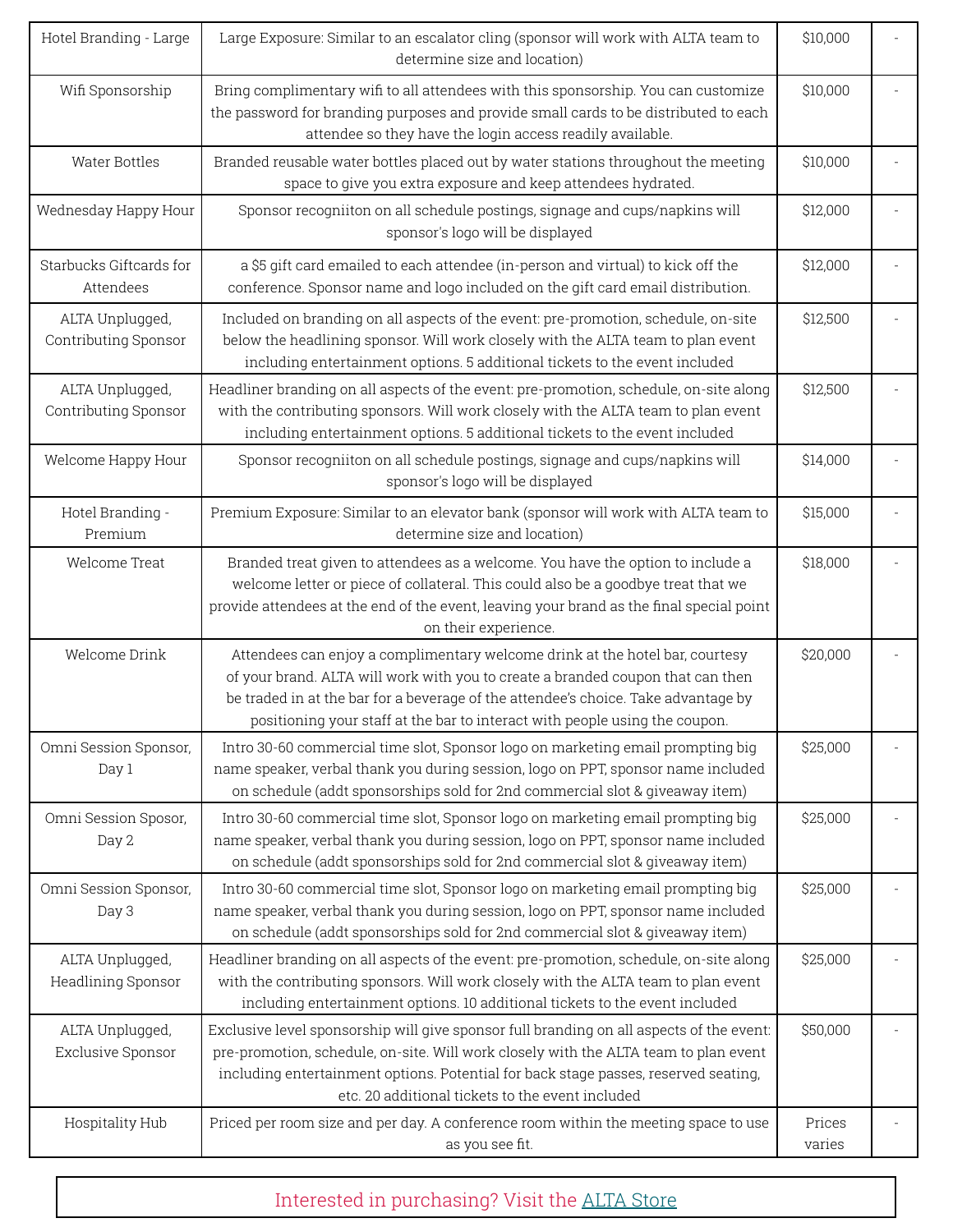# **Advertising & Web Exposure**

**Unlimited options.**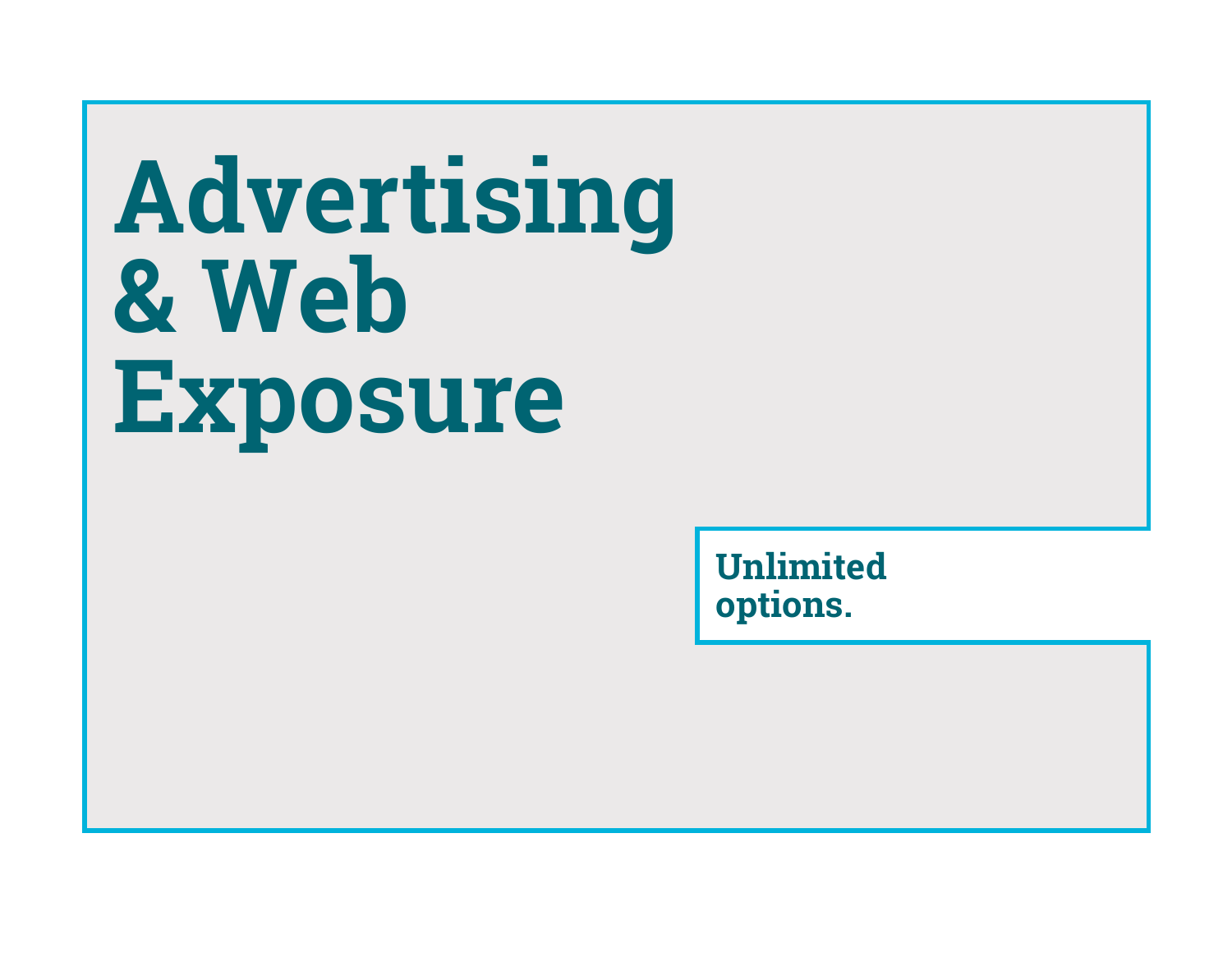### **TitleNews Magazine Print & Digital**

TitleNews is digital! ALTA's award-winning magazine will be digitally distributed throughout the year. We will still be printing and mailing quarterly, but our readership will be primarily web-based. Our full-color magazine features in-depth articles on business, regulatory, and technology issues facing the land title professional.

#### FACTS:

- Printed edition mailed to over 12,000 people quarterly (March, June, Sept, Dec)
- Printed edition distributed a in-person major meeting (Sept)
- Digital copy distributed via email to all contacts and marketed throughout the year
- Digital edition has a reach of  $\sim$  25,000 per month
- Average ad clicks 20 per month
- Increase your views by enhancing your ad with videos

See previous editions of digital TitleNews by clicking [here!](https://www.alta.org/title-news/)

| Ad Sizes - TitleNews Trim Size is 8" x 10 <sup>1/2"</sup> |                            |                                 |                            |  |  |  |
|-----------------------------------------------------------|----------------------------|---------------------------------|----------------------------|--|--|--|
|                                                           | Without                    | With Bleed                      | Live Area                  |  |  |  |
| Full Page                                                 | $7 \times 9$ $\frac{1}{2}$ | $8\% \times 10\%$               | $7 \times 9$ $\frac{1}{2}$ |  |  |  |
| 1/2 Page Horizontal                                       | $7 \times 4^{5}/8$         | n/a                             | n/a                        |  |  |  |
| 2 Page Spread                                             | $15 \times 10$             | $16\% \times 10\%$              | $16 \times 10 \frac{1}{2}$ |  |  |  |
| *Outside Back Cover $7 \times 7^{1/2}$                    |                            | $8\frac{1}{4}$ x $8\frac{5}{8}$ | $8 \times 8^{1/2}$         |  |  |  |

\*ALTA reserves the top 2 inches of Outside Back Cover for Mailing Panel information.

Cost  $1x$  3x 6x 12x Member Non-Member Member Only Covers \$3,000 \$4,000 \$2,900 \$2,800 \$2,700 Full Page (Pages 3-20) \$1,500 \$2,500 \$1,400 \$1,300 \$1,200 Full Page (Pages 21- End) \$1,000 \$2,000 \$900 \$800 \$700 Ad Enhancement  $$1,000$  \$2,000 \$900 \$800 \$700 Cover -Premium Month ester Fremmann mondi.<br>
\$2,000 \$3,000<br>
Additional Fee Full Page- Premium Month Additional Fee **\$1,000** \$2,000

### Interested in purchasing? Visit the [ALTA Store](https://portal.alta.org/online-store/merchandise?category=alta%20store)

Specs: Above | Due Dates: Page 25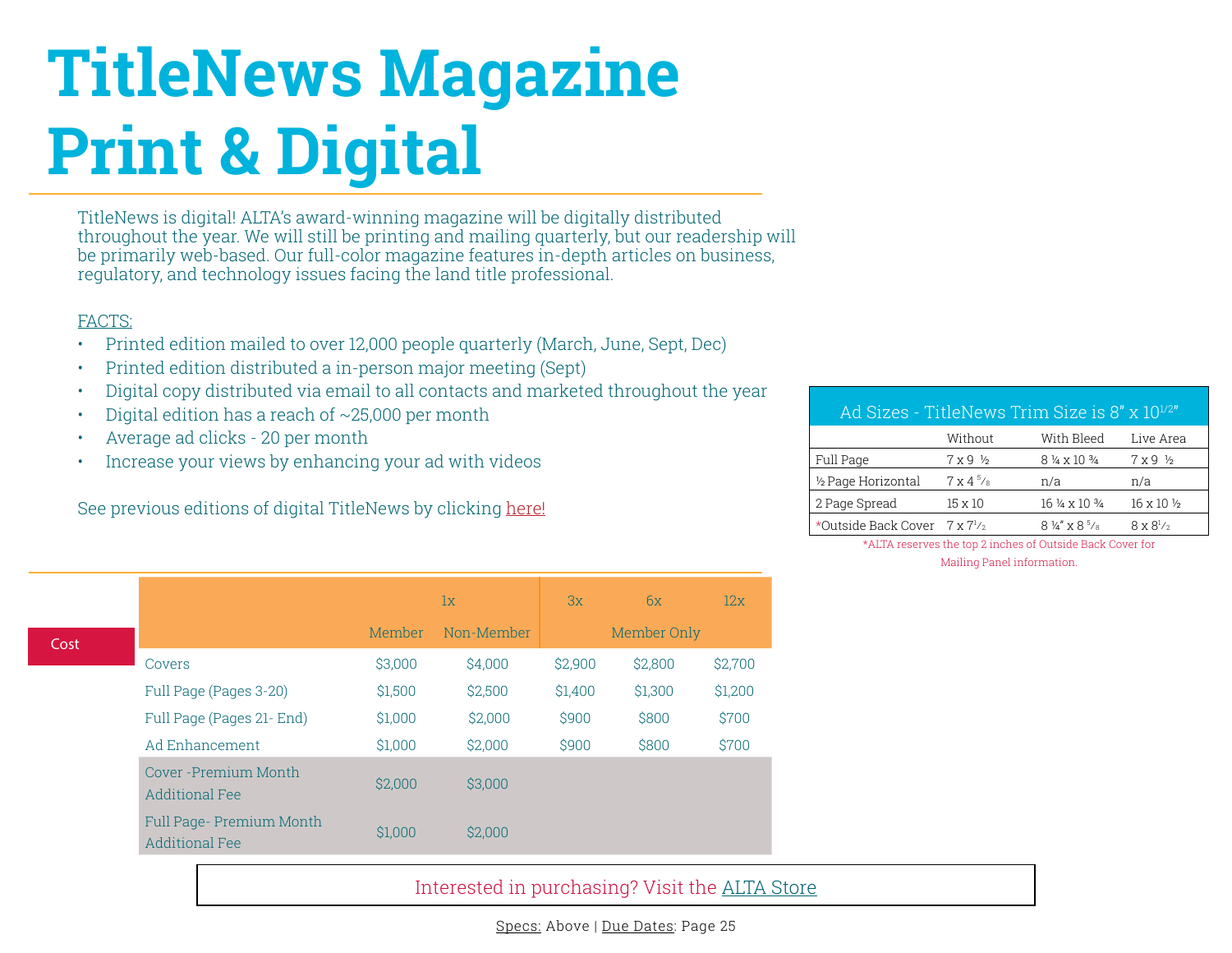### **TitleNews Digital Button Ads**

TitleNews is digital! Our full-color magazine features indepth articles on business, regulatory, and technology issues facing the land title professional.

#### FACTS:

- Digital copy distributed via email to all contacts and marketed throughout the year
- Digital edition has a reach of ~25,000 per month

See previous editions of digital TitleNews by clicking [here!](https://www.alta.org/title-news/)



**Table of Contents Ad**

| Cost                        |         |                   |         |                    |         |
|-----------------------------|---------|-------------------|---------|--------------------|---------|
|                             |         | 1x                | 3x      | 6x                 | 12x     |
|                             |         | Member Non-Member |         | <b>Member Only</b> |         |
| Leaderboard Ad              | \$2,000 | \$3,000           | \$1,900 | \$1,800            | \$1,700 |
| <b>Table of Contents Ad</b> | \$1,500 | \$2,500           | \$1,400 | \$1,300            | \$1,200 |

Interested in purchasing? Visit the [ALTA Store](https://portal.alta.org/online-store/merchandise?category=alta%20store)

Specs & Due Dates: Page 28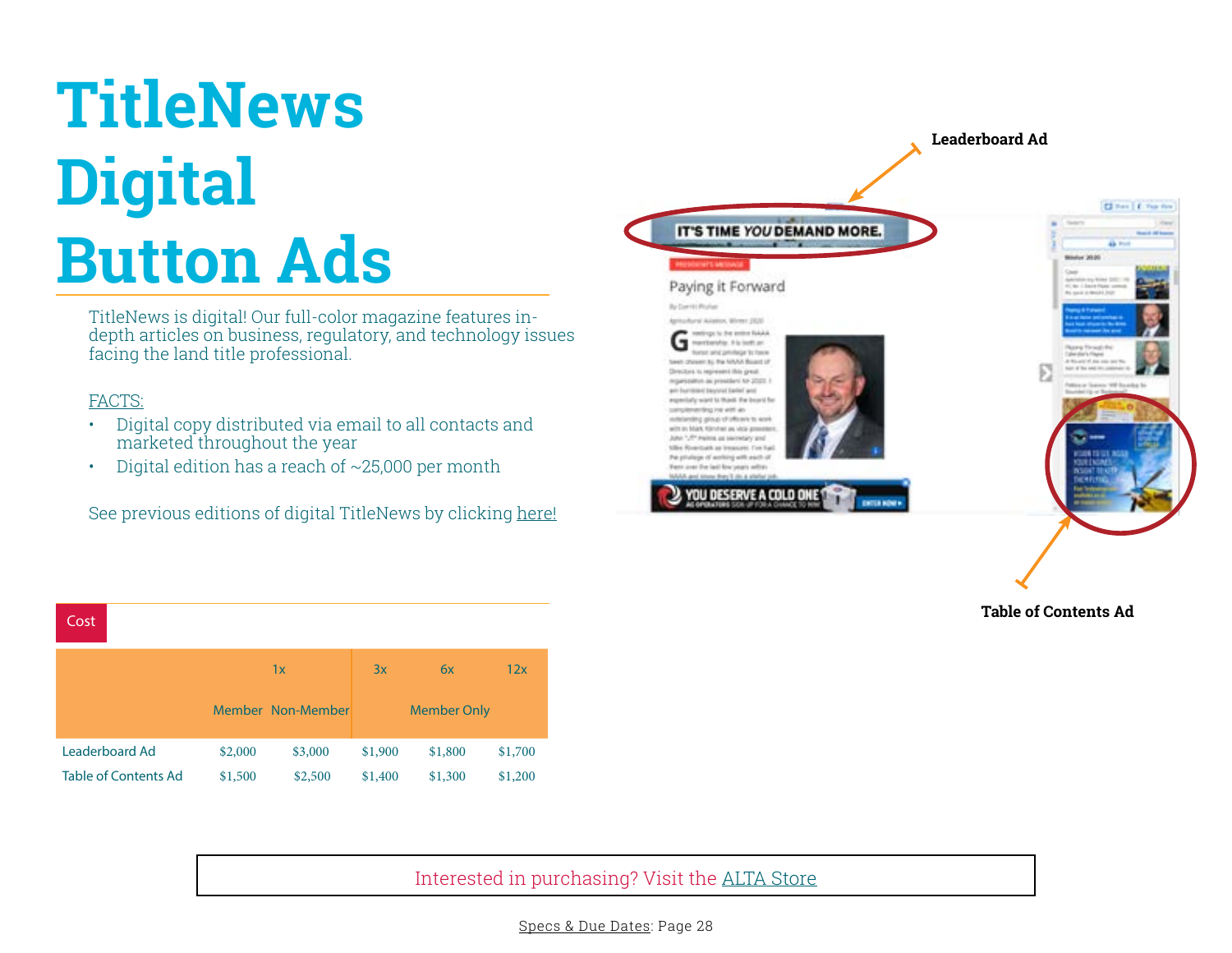### **TitleNews Online**

- Distributed twice weekly (Tuesday & Thursday)
- Distributed to ~33,000 emails
- Average ad clicks -150 per month
- ALTA-produced content on popular topics in the title industry
- Limited to three banners/four buttons
- Sold monthly
- Static images only
- See a sample newsletter by clicking [here!](https://www.alta.org/email/titlenews/021419.htm)

| Cost |                       |         |                | 3x      | 6x          | 12x     |
|------|-----------------------|---------|----------------|---------|-------------|---------|
|      |                       | Member  | Non-<br>Member |         | Member Only |         |
|      | <b>Primary Banner</b> | \$4,000 | \$5,000        | \$3,900 | \$3,800     | \$3,700 |
|      | Regular Banner        | \$3,000 | \$4,000        | \$2,900 | \$2,800     | \$2,700 |
|      | Primary Button (2)    | \$2,500 | \$3,500        | \$2.400 | \$2,300     | \$2,200 |
|      | Regular Button (2)    | \$1,500 | \$2,500        | \$1.400 | \$1,300     | \$1,200 |

### **Digital Fix**

- Distributed twice monthly
- Distributed to ~33,000 emails
- Average ad clicks 50 per month
- Content focused strictly on hot, innovative, and digital topics relevant to title insurance
- limited to two banners/four buttons
- Sold monthly

Cost

- Static images only
- See a sample newsletter by clicking [here!](https://www.alta.org/email/digitalfix/111319.htm)

|                           | 1x            |                | 3x                 | 6x      | 12x     |
|---------------------------|---------------|----------------|--------------------|---------|---------|
|                           | <b>Member</b> | Non-<br>Member | <b>Member Only</b> |         |         |
| <b>Primary Banner</b>     | \$2,000       | \$3,000        | \$1,900            | \$1,800 | \$1,700 |
| <b>Regular Banner</b>     | \$1,000       | \$2,000        | \$900              | \$800   | \$700   |
| <b>Regular Button (2)</b> | \$1,500       | \$2,500        | \$1,400            | \$1,300 | \$1,200 |

### Interested in purchasing? Visit the [ALTA Store](https://portal.alta.org/online-store/merchandise?category=alta%20store)

Specs & Due Dates: Page 28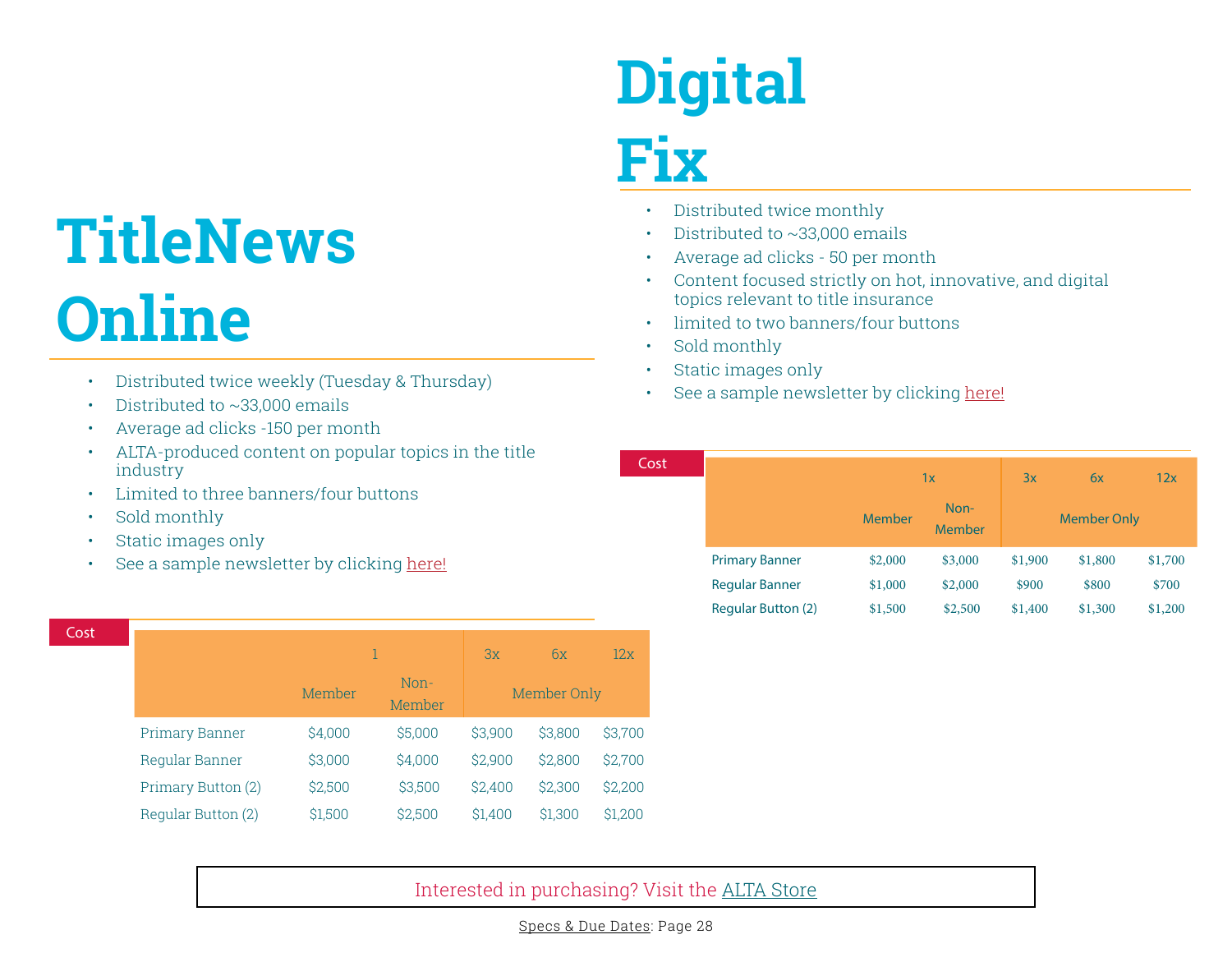### **News You Can Use (NYCU)**

- Distributed five days a week
- Distributed to ~33,000 emails
- Average ad clicks 75 per month
- Daily news relevant to the title industry gathered together into one e-newsletter
- Seven ads per issue
- Sold monthly
- Static images only
- Max of **4** 1st or 2nd slot purchases
- See a sample newsletter by clicking [here!](https://www.alta.org/email/news/NYCU180312.htm)

| Cost | Ad Slot                | Member  | Non-member |
|------|------------------------|---------|------------|
|      | 1st Slot (banner)      | \$2,000 | \$3,000    |
|      | 2nd Slot (2 available) | \$900   | \$1,900    |
|      | 3rd Slot (2 available) | \$800   | \$1,800    |
|      | 4th Slot (2 available) | \$700   | \$1,700    |

### **ALTA.org Advertising**

ALTA.org receives an average of 250,000 page views per month Banner ads:

- Ad will rotate with up to four other ads on the home page and all internal pages
- Average views of 50,000 per month per ad
- Average ad clicks 20 per month

#### Button ads:

- Ads will be located on internal pages hand picked by you.
- Average ad clicks 30 per month (all pages)

Top pages in ALTA.org: M[embership,](https://www.alta.org/membership/membership-benefits.cfm) [News](https://www.alta.org/publications/press-releases.cfm), [Policy](https://www.alta.org/policy-forms/)  [Forms,](https://www.alta.org/policy-forms/) [Patriot Act Search](https://www.alta.org/patriot-act-search/)

| Cost | Ad Slot                 | Member  | Non-member |
|------|-------------------------|---------|------------|
|      | Website Banner          | \$1,750 | \$2,750    |
|      | Website Button per page | \$600   | \$1,600    |

### Interested in purchasing? Visit the [ALTA Store](https://portal.alta.org/online-store/merchandise?category=alta%20store)

Specs & Due Dates: Page 28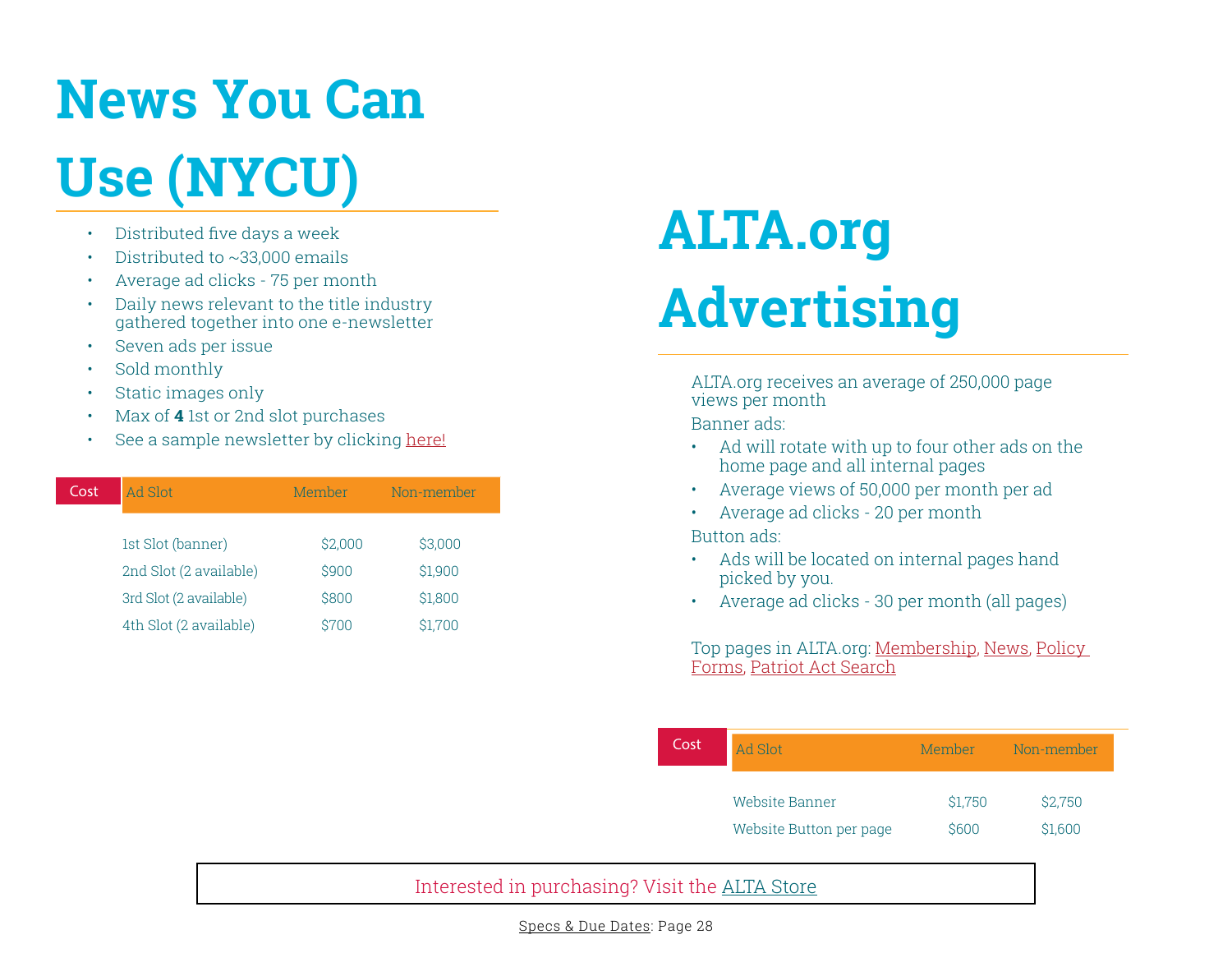### **ALTA Insights Webinar Series**

- Webinar schedule here -->
- Updates and additions will be posted as they become available
- Sold per webinar
- 30 60 second sponsor commercial slot
- Sponsor mentioned on invitation emails, verbally during webinar and logo on the webinar PPT slide
- See more information on ALTA Insights webinars by clicking [here!](https://www.alta.org/education/webinars.cfm)

### Cost **\$3,000 per webinar**



| Month     | Topic                                                             | Speakers                                           |
|-----------|-------------------------------------------------------------------|----------------------------------------------------|
| January   | Remote Working Engagement:<br>AcuMax                              | Jay Hawreluk, CEO of<br>AcuMax Index               |
| January   | 2021 Housing Market Outlook                                       | Odeta Kushi, First<br>American                     |
| February  | How to Tell Your Story                                            | Mary O'Donnell, Jim Scott<br>Polsinelli            |
| February  | HOP: How to Use Social Media as a<br>Marketing Tool               | Linda Grahovec, Patrick<br>Harris, Kaelyn Guillory |
| March     | Cybersecurity/FBI Internet Fraud<br>Report                        | Andy White, Chris Hacker                           |
| April     | Diversity and Inclusion                                           | TBD                                                |
| April     | TIPAC/TAN/Congressional Liaisons/<br>Advocacy Summit promo        | TBD                                                |
| May       | New Survey Standards                                              | <b>TBD</b>                                         |
| June      | Latest on Digital Closings                                        | <b>TBD</b>                                         |
| June      | Redaction                                                         | <b>TBD</b>                                         |
| July      | Decision Wise                                                     | <b>TBD</b>                                         |
| July      | M&A: Exit Strategy                                                | <b>TBD</b>                                         |
| August    | How Title Companies Can Use AI/<br>Automation to Drive Efficiency | TBD                                                |
| September | Indian Lands: Case Study                                          | <b>TBD</b>                                         |
| October   | Commercial Market Outlook                                         | <b>TBD</b>                                         |
| November  | Data Privacy                                                      | TBD                                                |

Dates, topics and speakers are submit to change after a sponsorship is secured.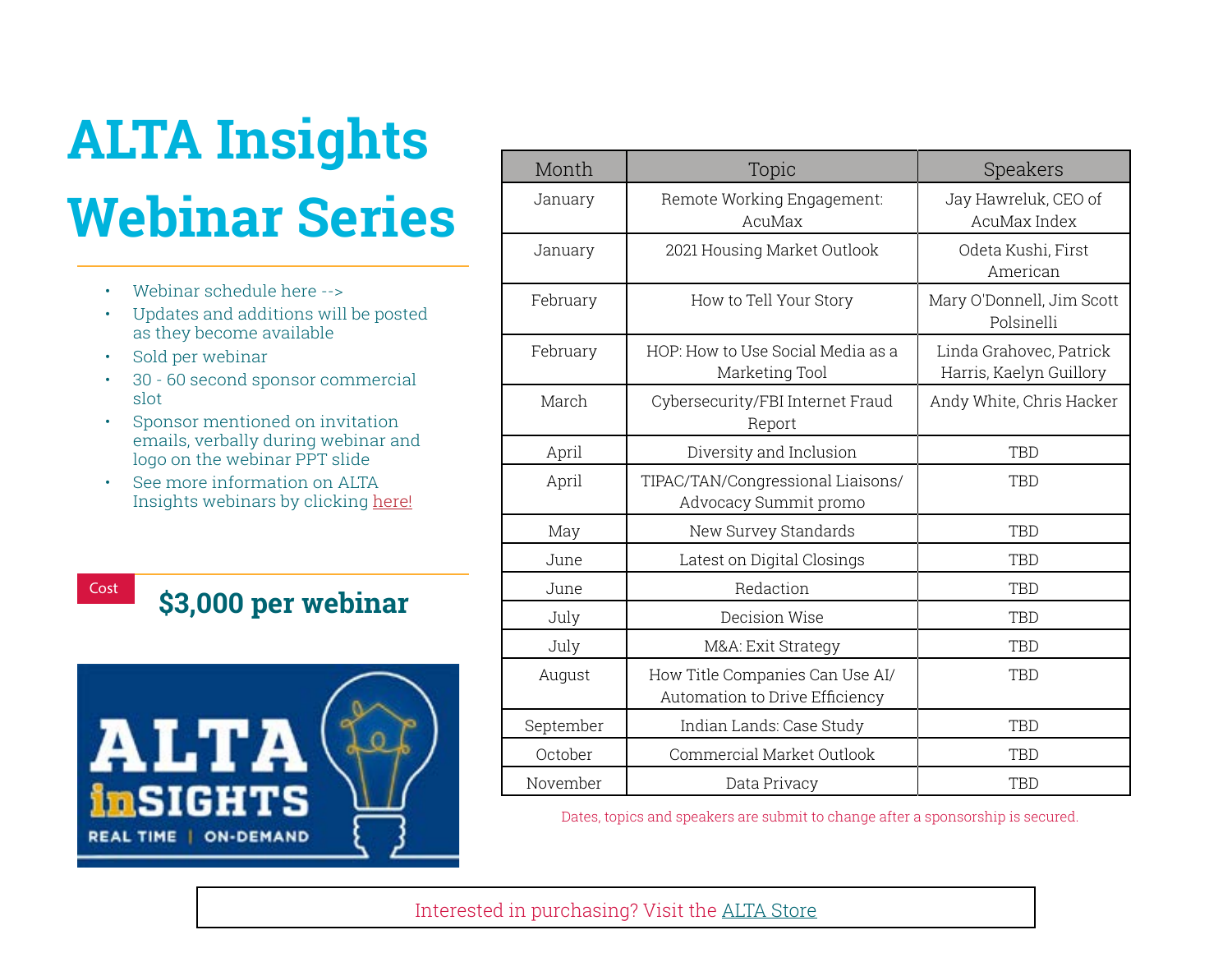### **Title Insurance Law Newsletter**

- Ad included in 12 digital editions
- Exclusive sponsorship
- 400 500 readers per month
- [Topics will include: Data Privacy, Cyber](http://https://www.alta.org/media/PDF/title-insurance-law-newsletter-october-2020.pdf)  Security Trends, Native American Lands, Claims in Title
- Sold yearly
- See a sample of TILN by clicking [here!](https://www.alta.org/media/PDF/title-insurance-law-newsletter-october-2020.pdf)